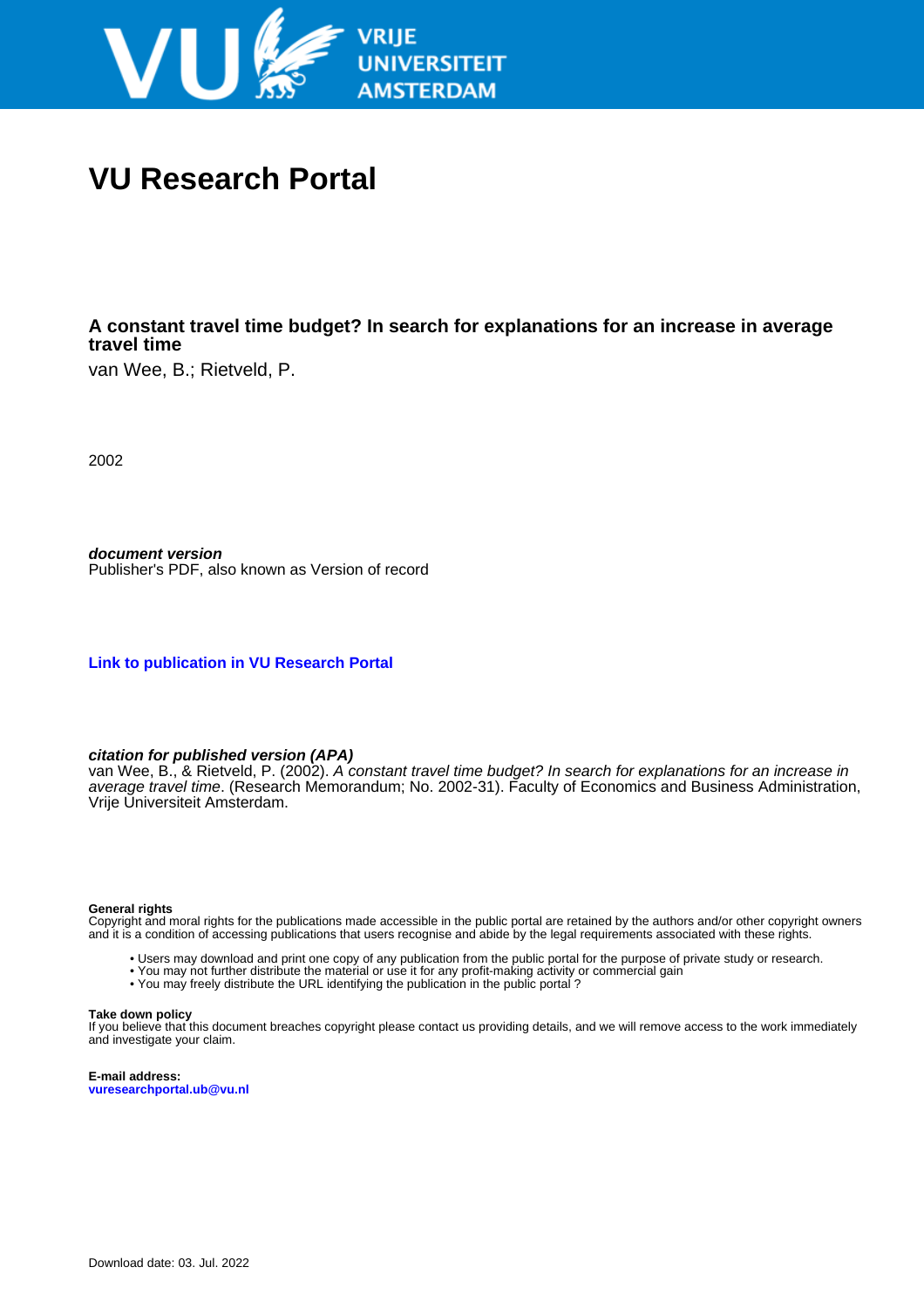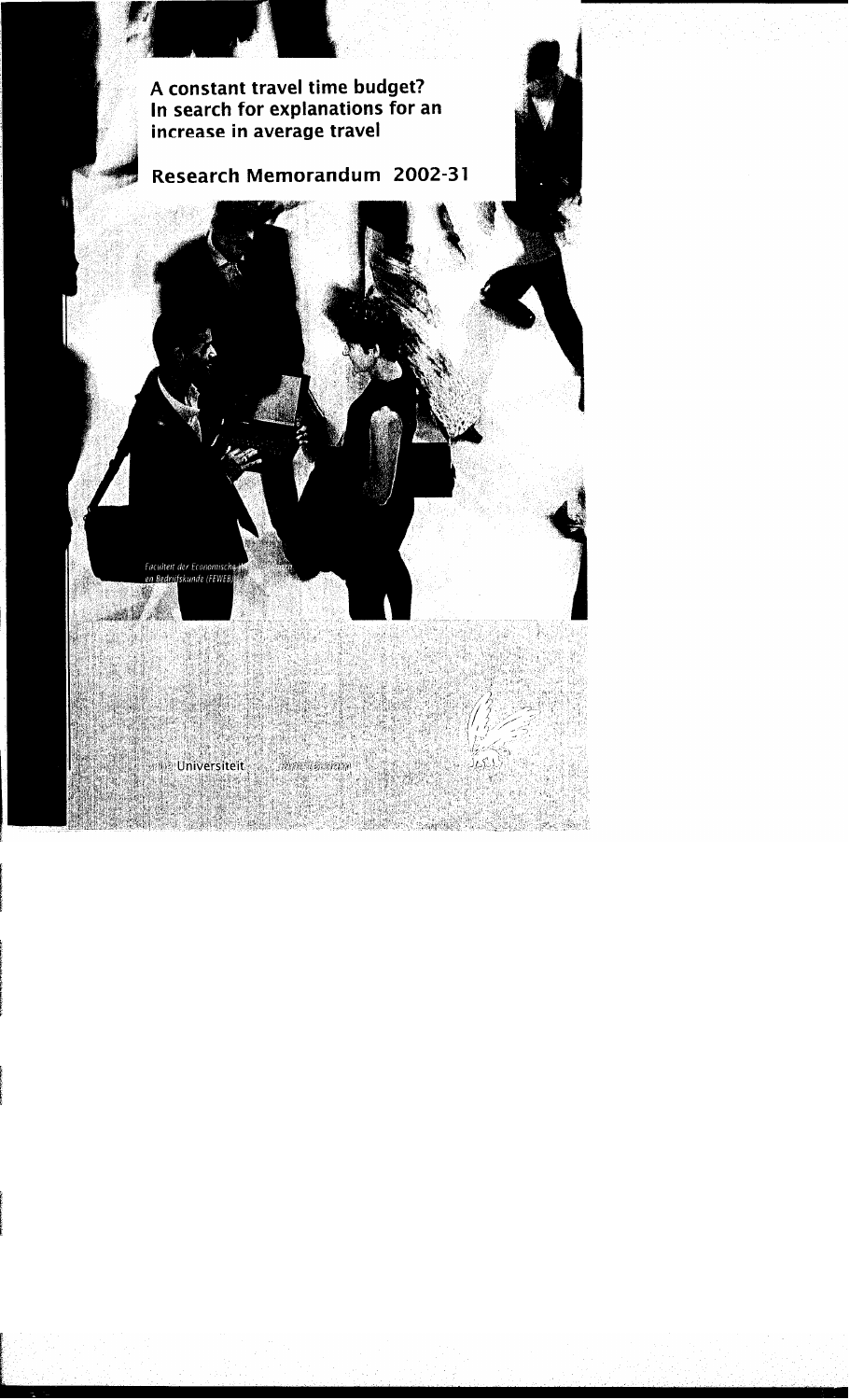**A constant travel time budget? In search for explanations for an increase in average travel**

**Research Memorandum 2002-31**

**Bert van Wee Piet Rietveld Henk Meurs**



**vrije** Universiteit 53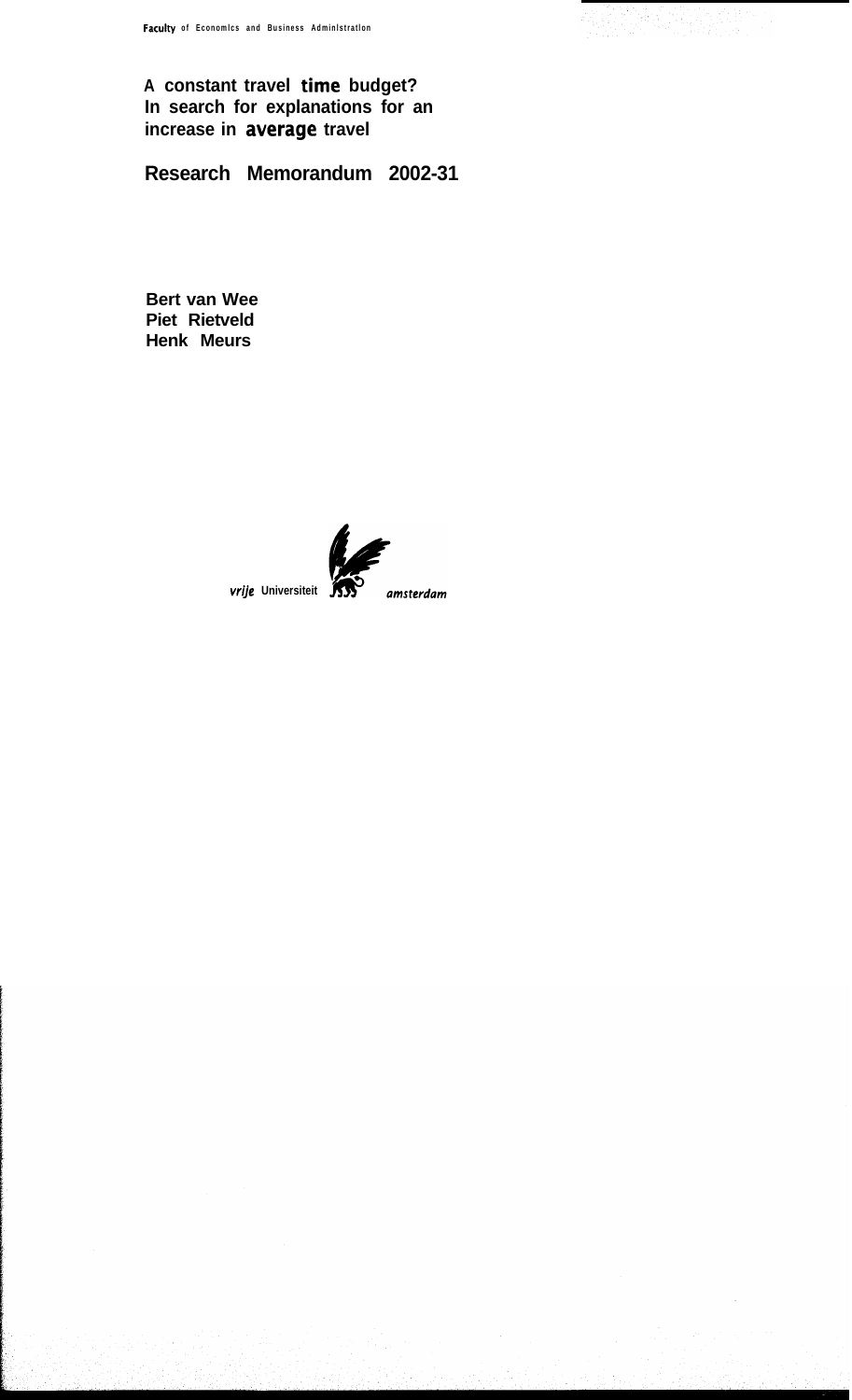# **A constant travel time budget? In search for explanations for an increase in average travel time**

**2002**

Bert van Wee ') Piet Rietveld<sup>2</sup> Henk Meurs<sup>3)</sup>

- <sup>1)</sup> National **Institute** of **Public** Health and the Environment (RIVM) and Utrecht University, Faculty of Geographical Sciences
- <sup>2)</sup> Free University Amsterdam, Faculty of Economics and Econometrics

<sup>3)</sup> Muconsult

ian<br>C

ļ.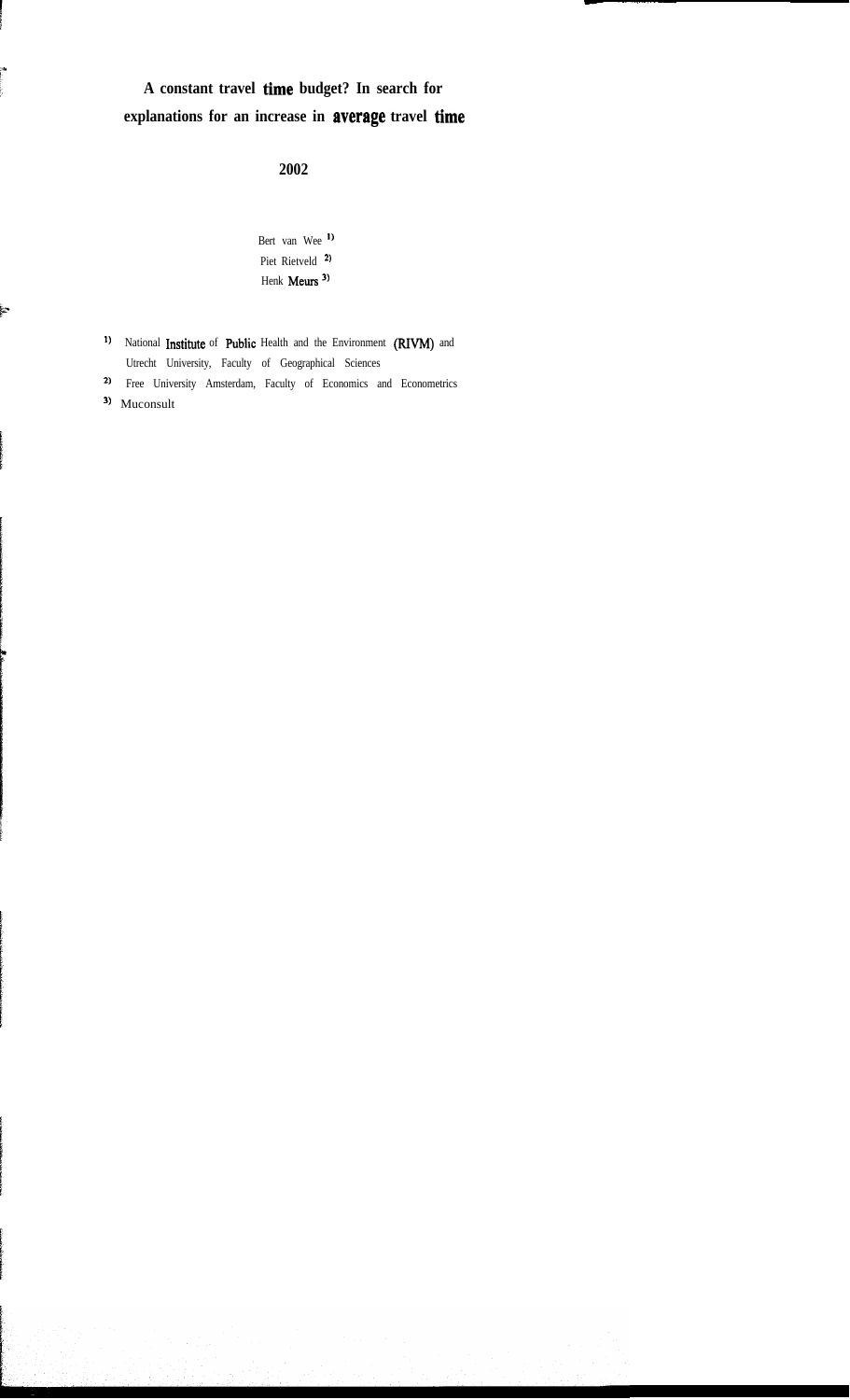# 2

#### Abstract

Recent research suggests that during the past decades the **average** travel time of the Dutch population has probably increased. However, different data sources show different levels of increase. Possible causes of the increase in average travel time are presented here. Increased incomes have probably resulted in an increase in both costs and benefits of travel. The increase in travel time may also be due to benefits having increased more rapidly than costs. Costs may even have decreased due to the increased comfort leve1 of cars and increased opportunities offered to make double use of one's time (e.g. working in a train).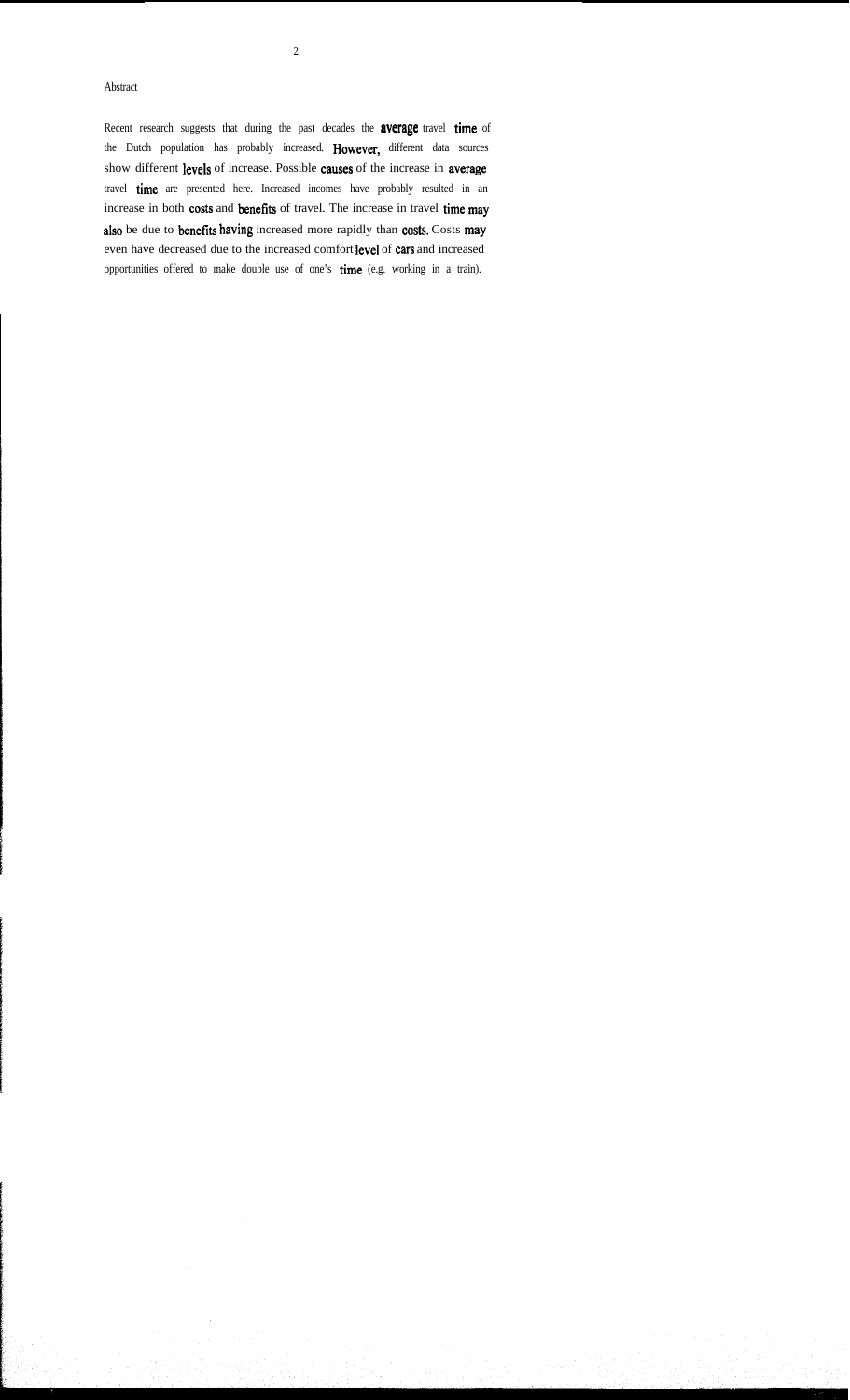#### **1 . Introduction**

During the past three decades a discussion has been going in the literature about the question if people on average have a more or less constant travel time budget. Researchers who conclude so are, among others, Szalai et al. (1972), Zahavi (1979) and Shafer and Victor (1997). In recent years several Dutch authors have done research on this subject and discussed the hypotheses of constant travel time budgets (see, for example, Goudappel Coffeng, 2001; Kraan, 1996; Muconsult, 1997, 2001; Peters et al., 2001; Rietveld, 1999; SCP, 1999; Van Goeverden, 1999). The theme is important because constancy of travel time implies that neither long run developments such as technological change and economic growth, nor transportation policies have a notable impact on total transport volumes. Changes in the composition and spatial patterns **may** of course be substantial, but the total volumes would remain unaltered. In particular the constancy of travel time would imply that the development of faster modes would lead to longer travel distances.

The objective of this paper is to establish developments in time use in The Netherlands over the past 25 years using available data sources. Subsequently, hypotheses will be discussed which might explain the trends found in the data.

Section 2 describes and discusses the development in average travel time using the two data sets of the CBS as mentioned above. Section 3 presents categories of explanations for constant travel time budgets as presented in Peters  $et$  al. (2001). In section 4 possible explanations for the increase in travel times are dicussed. Section 5 gives a general overview of our fíndings, discusses them and presents suggestions for further research.

#### 2 . **A overview of data**

In The Netherlands two data sources exist to investigate trends in time use for transport: The National Travel Survey (OVG) and the Time Use Survey (TBO).

The OVG is a cross-sectional survey conducted by Statistics Netherlands (CBS) continuously every year since 1978. The sampling unit is the household. Sample sizes incrcased from 10,000 in the periode 1978-1995 to 60,000 households from 1995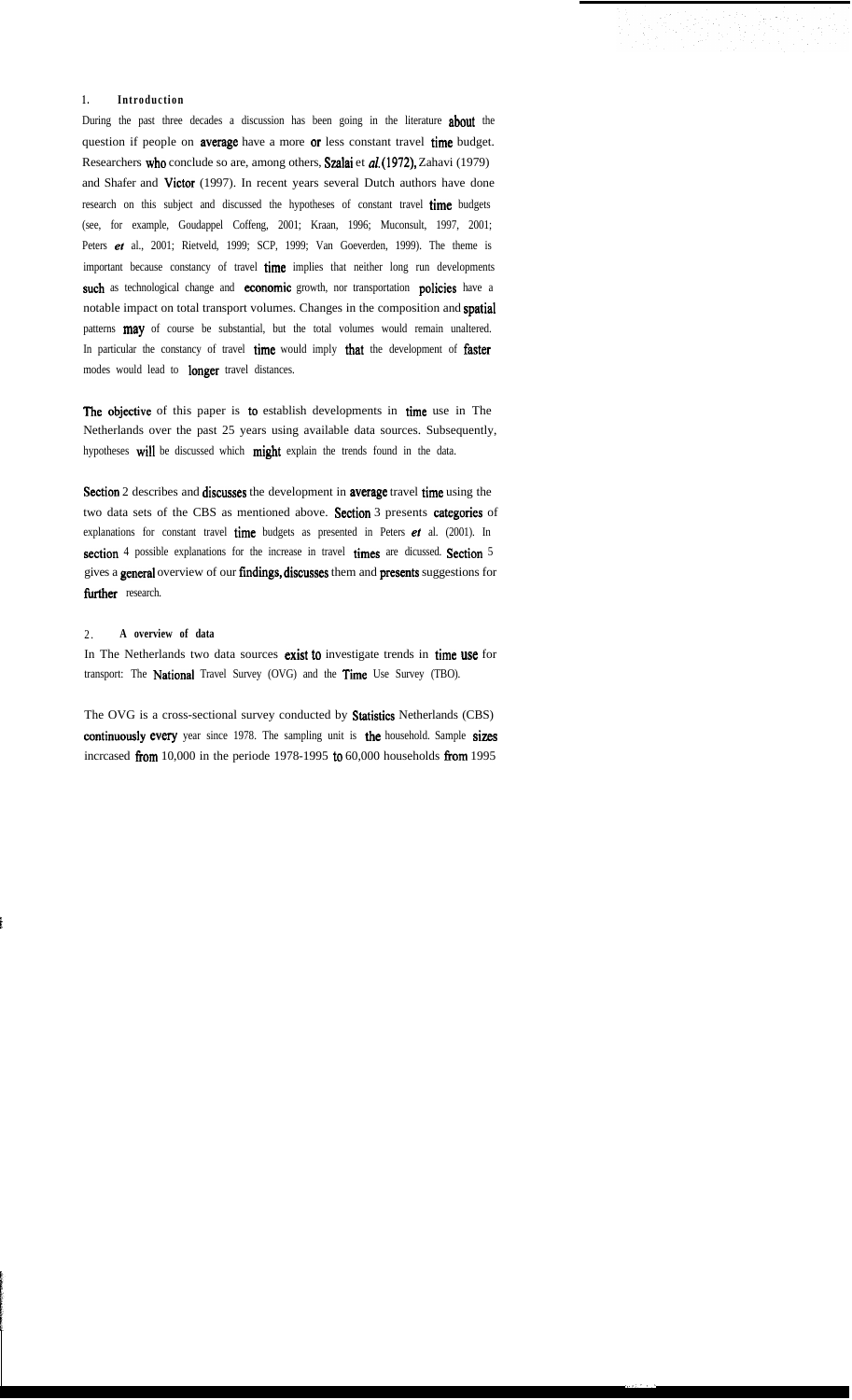onwards. Data on travel are collected using travel diaries. The design of this survey changed in 1985 and 1995, implying that trends over a longer period are subject to trend breaches. This is a serious limititation, which can only be partially corrected. In 1999 a new design was introduced. Data from 1999 onwards are not used in this paper.

**4**

Figure 1 shows the developments in time used per day for travel for persons aged 12 or older



Source: CBS, National Travel Survey (OVG, various years)

# *Fig 1: Average time usedfor travel per person per day, travel survey data*

The figure shows a trend breach for 1984. The figure is analysed using two trend regressions, for the period 1979-1984 and for 19851998. Results indicate that between 1979 and 1984 time used for travel did indeed increase with 2.1 minutes. Between 1985 and 1998 travel time increased with 2.8 minutes. Hence, in total travel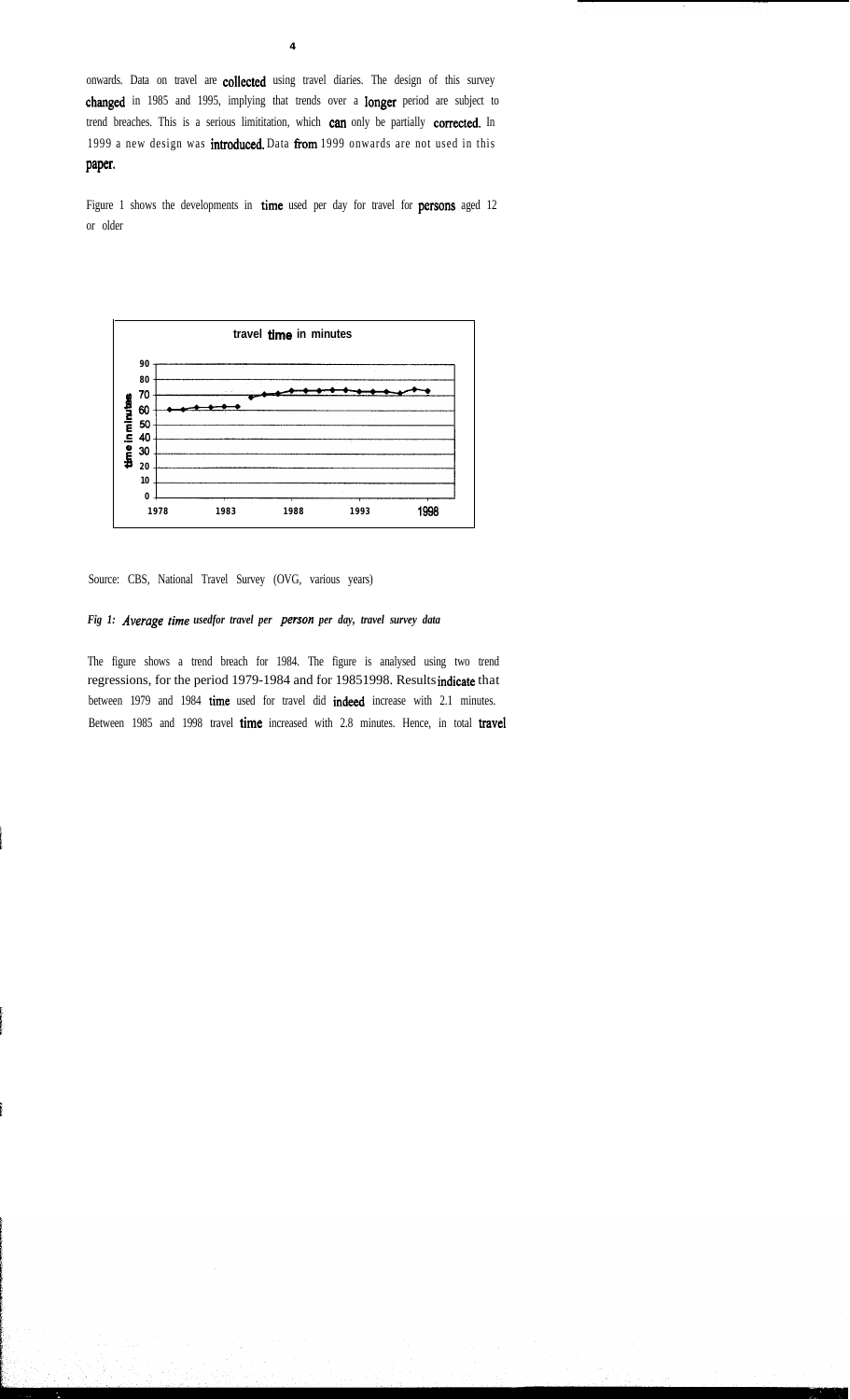time increased between 1979 and 1998 with 4.9 minutes, correcting for the trend breach. Hence, this suggests that total travel time increased since 1979 with about 8%.

The Time Use Survey (data have been collected by SCP) presents a picture of the use of time in The Netherlands. The survey started in 1975 and has been repeated every five years. About 3,000 respondents keep a diary for a week in which they note what they have been doing. The survey is not comparable with the OVG-survey, hence the results on time use for travel wil1 be different. Specifically, time use is measured in 15-minutes intervals. Hence, the respondents wil1 not register short trips. Table 1 shows the results

| Table 1: |                   | Time use for travel from the Dutch Time Use Suwey @er person per |
|----------|-------------------|------------------------------------------------------------------|
|          | week andper day ) |                                                                  |

|                  | 1975 | 1980 | 1985 | 1990 | 1995 | 2000 |
|------------------|------|------|------|------|------|------|
| Hours<br>per 6.6 |      | 6.8  | 7.1  | 7.9  | 8.5  | 8.4  |
| week             |      |      |      |      |      |      |
| Minutes          | 56.6 | 58.3 | 60.9 | 67.7 | 72.8 | 72.0 |
| day<br>per       |      |      |      |      |      |      |

Source: SCP, Time Use Survey (TBO, various years)

Travel time increased, accordingly to the Time Use Survey with about 15 minutes per day from 1975 to 2000. This is an increase of about 26% from 1975 to 2000. The difference between the outcomes for the two data sources (an increase of 8% versus 26%) can be explained partly because OVG covers a shorter period (8% for 20 years implies about 10% for 25 years). Another explanation is that if total travel time per day increases it will demonstrate itself probably more clearly in the time use data than in the travel survey data. The reason is that when short trips take clearly less than 15 minutes they will remain underreported in the time use data. An increase in the travel time for all trips would imply that the probability of tmderreporting of short trips decreases. This would lead to a more than proportional increase in total reported travel time. For a tùrther discussion of travel time data issues see Rietveld (2002).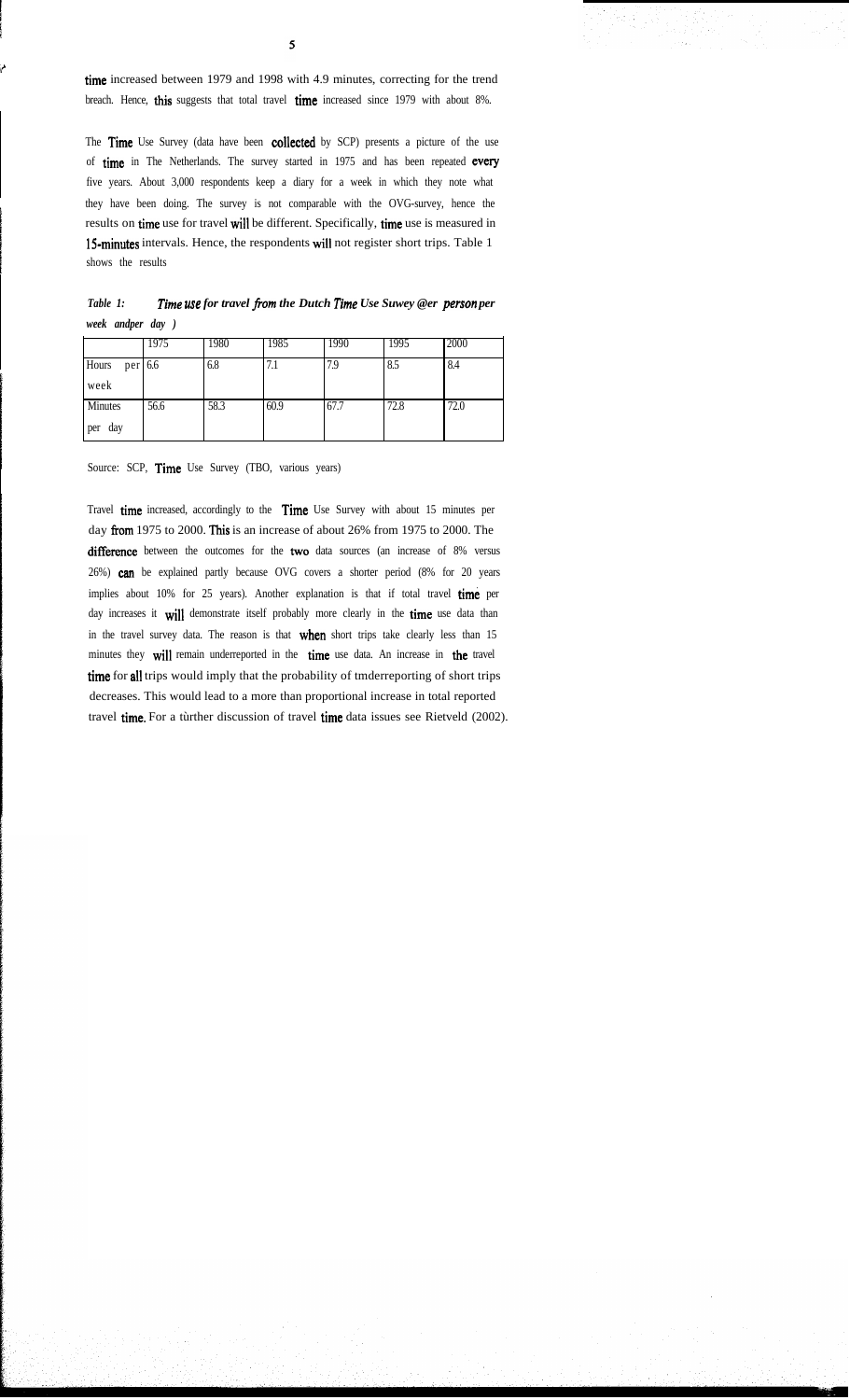We conclude that although the two sources differ in terms of the magnitude of the increase in travel time, they are in agreement that it increased during the past decades.

**6**

# **3 . Explanations for constant travel time budgets**

Based on an extensive literature review, including literature hom economics, psychology, biology, sociology and other disciplines Peters et *al.* (2001) present three categories of explanations for constant travel time budgets,

#### *Reductionistic explanations*

Reductionistic approaches use more or less absolute explanations for human behaviour and related constant travel time budgets. Examples can be found in biology, zoology, socio-biology, experimental psychology and evolutionary psychology. For example, evolutionary psychology assumes that most of human behaviour has a genetic background. That background may also explain travel behaviour. The genetic structure results from a long evolutionary development. The explanations for constant travel time budgets can be found in a homeostatic regulatory system, in a need for a minimum leve1 of exercise to stimulate **muscles**, and in a complex system of hormones related to tbe costs of travel (discomfort, stress, energy use) and benefits (the access to destinations, the pleasure of cycling, driving a car or travelling by train) and in biological clocks.

#### *Reconstmctive explanations*

Reconstructive approaches explain human behaviour in mathematica1 ways (quantitative models) based on theoretical pre-assumptions on behaviour. Examples can be found in disciplines that describe human behaviour in terms of utility (as can be found in economics, psychology, geography). The assumption is that human behaviour results from (economic) rational behaviour: it is the result of choices between different options. Explanations result from an optimal balance between time for activities and for related travel @ijst, 1995; Bhat and Koppelman, 1999) and from the marginal disutility of extra travel time or additional trips compared to the marginal benefits of related activities (e.g. a job at a bigger distance from home might increase the utility of working).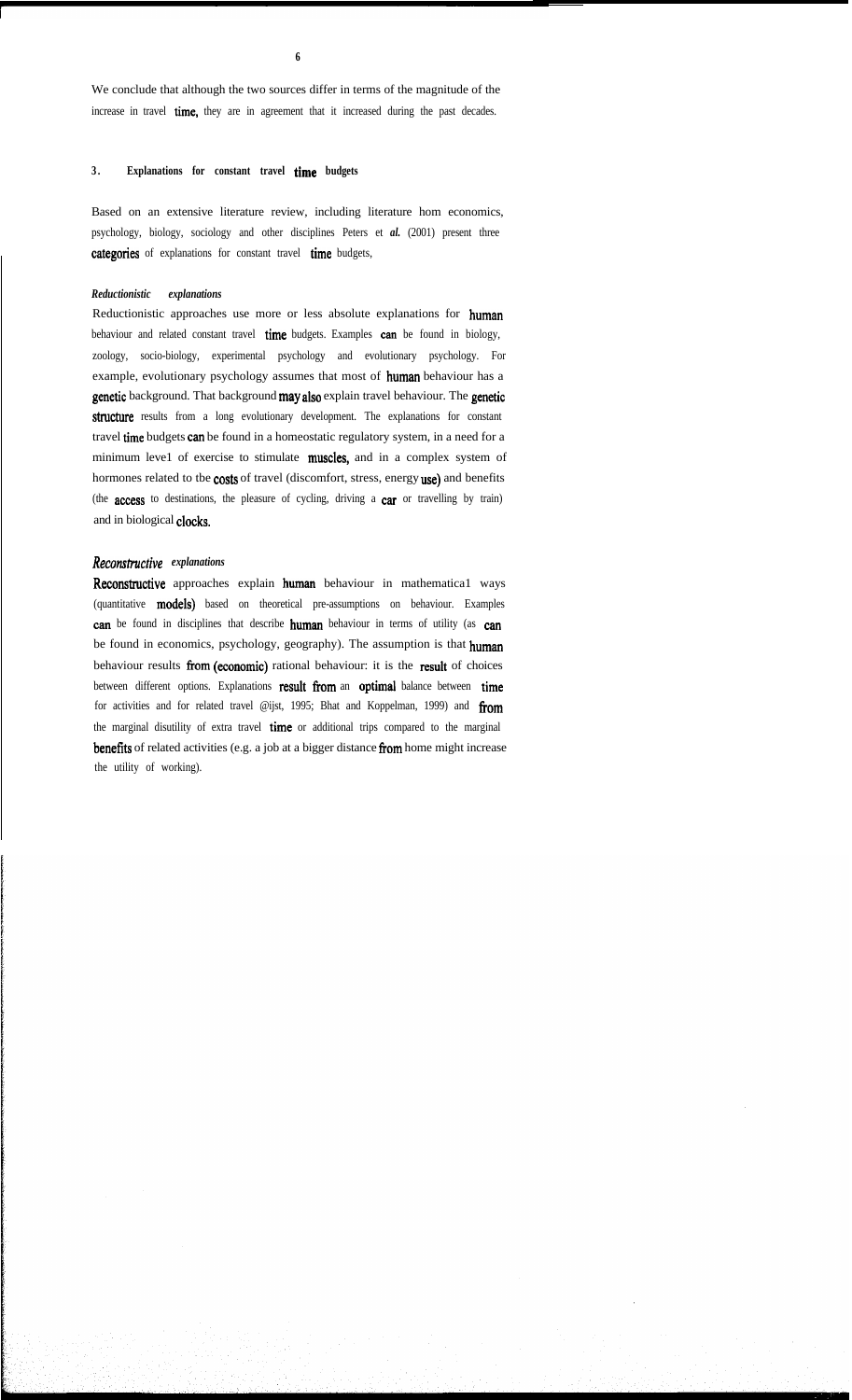# *Contexhralising explanations*

These approaches explain human behaviour from a historic, cultural, sociopsychological, social or geographical perspective. Examples can be found in history, psychology, geography and cultural anthropology. According to these strategies a constant travel time can not be explained by individual behaviour. It is the context in which an individual functions that explains travel behaviour. Evolutionary leaming processes might explain travel time budgets.

In our opinion the first type of explanations, the reductionistic explanations, give little opporttmities to explain the possible increase in travel time: the increase conflicts with these explanations. In principle the third category, contextualising explanations might be helptûl to explain an increase in travel times, but during the period 1975-2000 in our society changes have been too limited to explain the increase in travel time by this category of explanations. Therefore the reconstructing strategies are the most helpful to explain the increase in average travel time: the increasc might result from (a) an increase in benefits of travel, (b) a decrease in costs, or (c) a change in the composition of population, e.g. with respect to age and income. In this article we adopt these three categories of possible explanations and discuss them.

# 4. Possible causes for an increase in average travel time

In this section we present *possible* causes of the increase in travel times. Further research is needed to fmd out if they really play a role (see section 5).

#### **4.1 A possible increase in the utility of travel**

According to the **reconstructive** explanations an increase in the utility of travel results - ceteris paribus - in an increase in travel times. Possible reasons why this utility might have increased are presented below.

## Spatial trends

Due to spatial trends the utility of extra travel time might have increased. Relevant trends are increaaes of the scale at which services are available. E.g. in health care and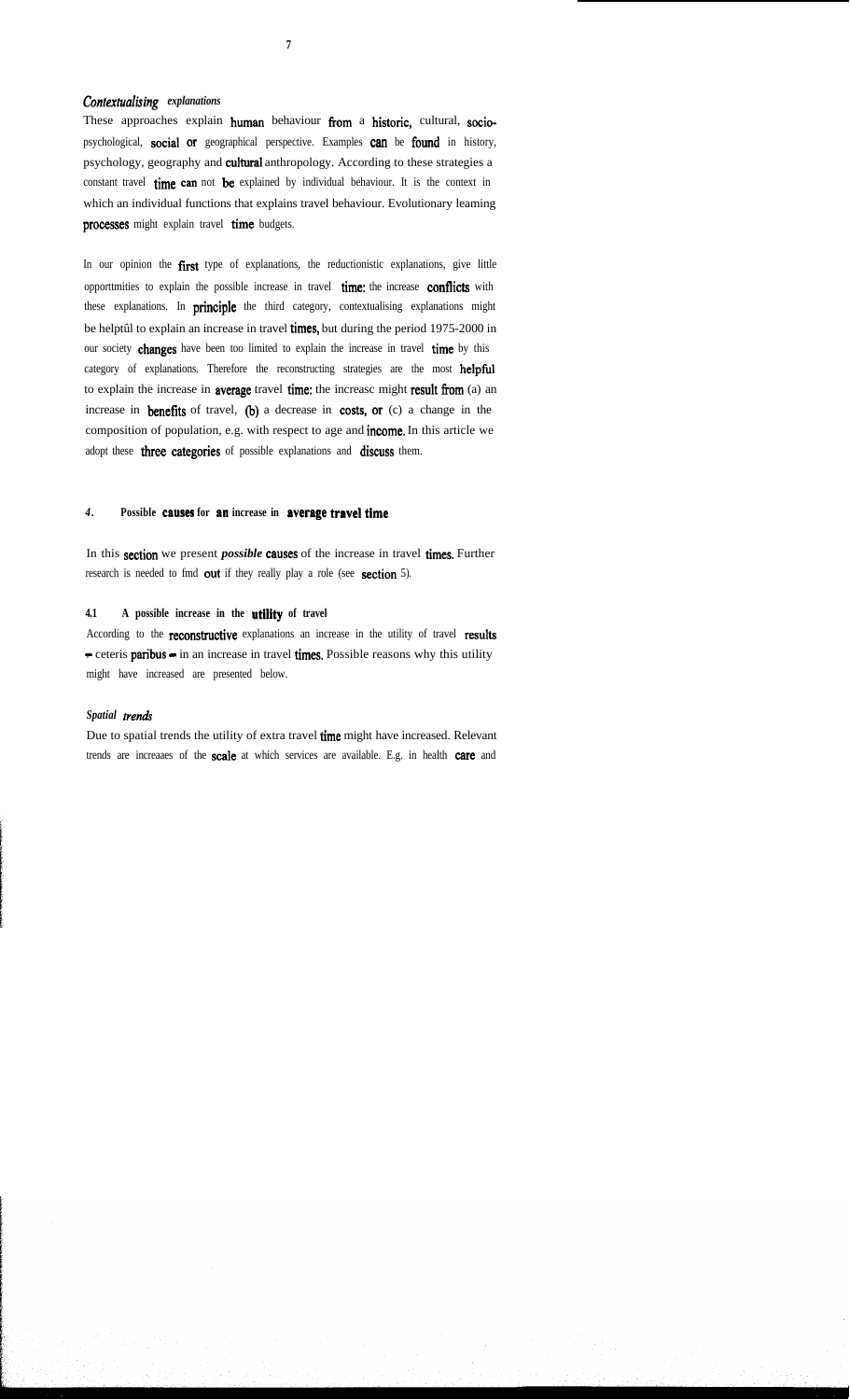hospitals the number of services have decreased and the average size of remaining services have increased (SCP, 1996) Therefore people need to travel more to reach the same service. Also the locations of jobs related to employees have changed: recently developed employment areas are relatively often located at the outskirts of town. The size of cities and towns have increased, resulting in bigger distances between new residential areas and town centres. lherefore, for the same utility people have to travel more.

#### *Specialisation on the labour market and of the skills of employers*

The labour marked is specialising more and more. The same **holds** for employees. The educational leve1 of employees has increased as well as the education level required for many jobs. Many jobs require specialised education and training. These trends imply that nowadays a **person** searching for a new job has to search in a **much** bigger search area to select 5 possible jobs than some decades ago. Again, the utility of traveling longer distances increases (see for example Rietveld and van Woudenberg, *2002).*

## Segmentation in the *housing* market

Due to higher income levels people's aspirations with respect to housing (both dwellings and the residential environment) have increased. Preferences probably have become more specific ('a pre-war house in a nice, green environment that is attractive for children'). Therefore the search area of households might have increased. This process may further be stimulated by the decreased level of social relationships at the neighbourhood or village level. The chance that people fïnd an attractive dwelling close to their job location has decreased. This trend may further be strengthened by the relatively homogeneous way in which in the Netherlands post-war residential areas have been designed. Due to the increased search area for dwellings travel times to locations of jobs, relatives, friends etc. may have increased.

# *A diverstjìcation of* **leisure** *activities*

Within the same overall time for leisure people tend to participate in more leisure activities. The genera1 wish for more diversification in leisure explains this trend, but also the desire to participate in more expensive leisure activities made possible by the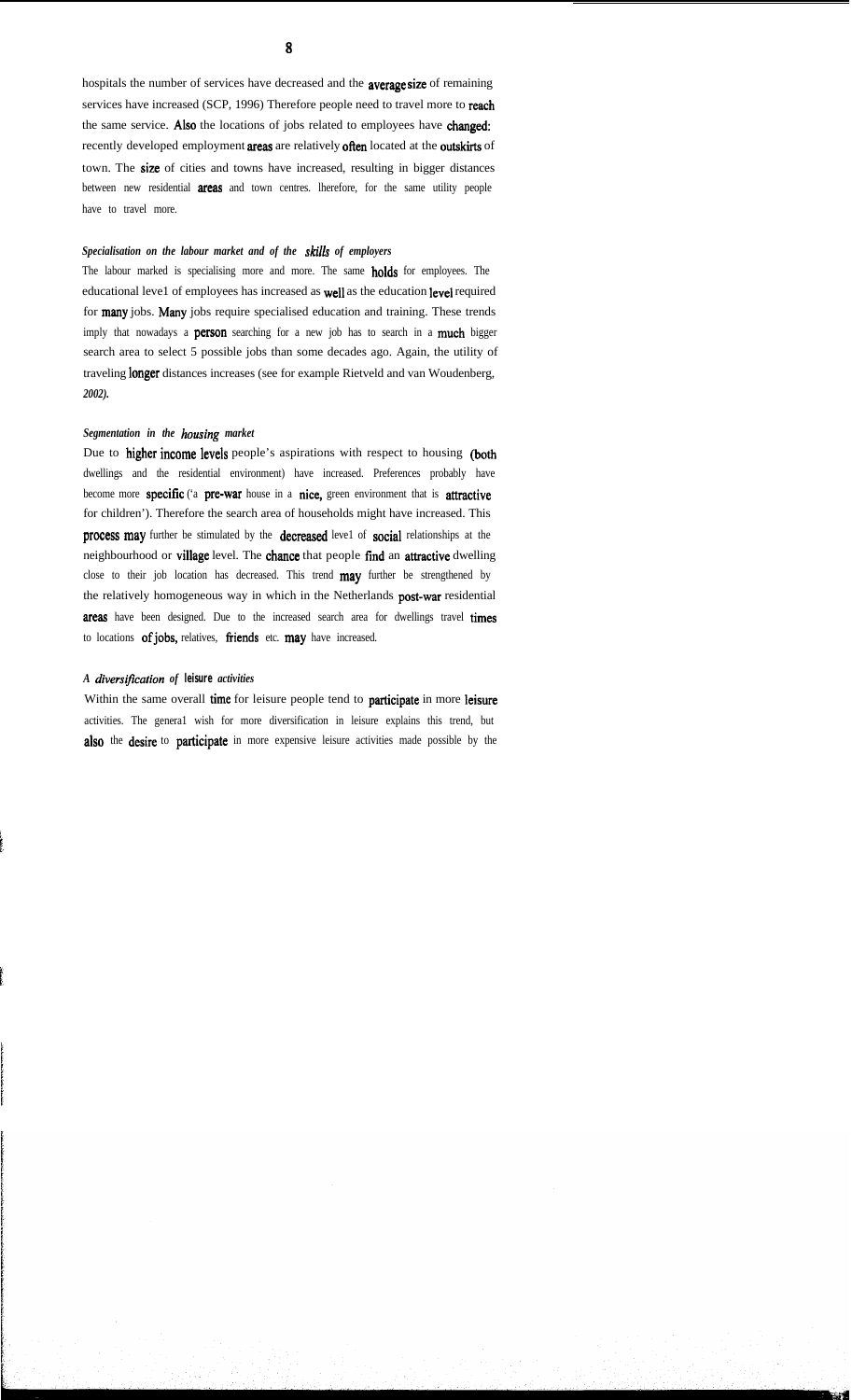increased incomes (Batenburg and Knulst, 1993). This trend results in an increase of leisure related travel time.

# *Travel for the fin of it*

People partly travel for the fun of it (Mokhtarian and Salomon, 1999). Research shows that the time spent for fun travel increases. Examples are Sunday touring by bike, motorcycle and the **car** (Batenburg and Knulst, 1993).

#### *Other economie developments*

Like most countries the Netherlands has become a service society. The transition from an agricultural and industrial to a service society results in an increasing need for face-to-face contacts and possibly an increase in business travel. Only part of these needs can be fultïlled by ICT. Secondly the trend of increasing *outsourcing* of noncore business probably results in the spatial separation of core activities and suppliers and therefore in an increase of related mobility.

# **4.2 The changing costs of travel**

The second category of possible explanations for an increase of average travel time might be the changing costs of travel. In this section we present some explanations of this type.

## *The increase in the share of car kilometres of motorwys*

The road network is relatively safe and comfortable. The chance per kilometre of getting killed in a road accident on a motorway, is only one third to 11% of that chance on other categories of roads outside the built-up area (Koornsta, 1998): The share of car kilometres on the express-way network has increased during the past decades, at the expense of the share of kilometres in the built-up area (CBS, 2001). The impact on **average** travel time per person per day is difficult to predict because it has two effects with a different sign. On the one hand generalised transport costs per km will have decreased due to the higher safety and comfort level, resulting in more travel. On the other hand generalised transport costs *per hour* have increased because the speeds on the motorways are much higher than average. Therefore people drive more kilometres per hour and have higher monetary costs. Further research is needed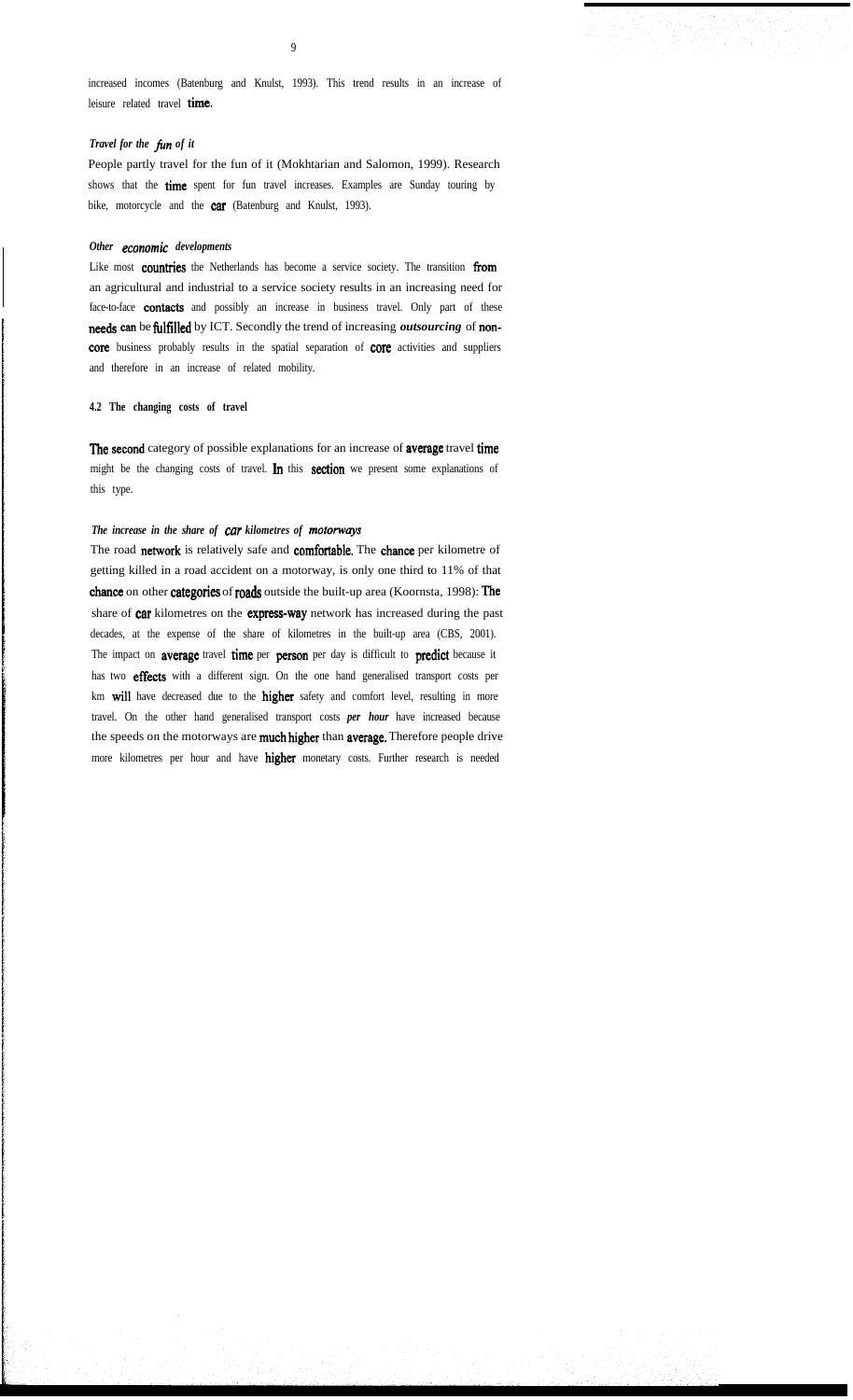to conclude what the impact is of the increase in the share of the motorways on travel time budgets.

# *A reduction in the improvements of the road network*

In the past two decades, as in many other countries (such as Britain) the improvements in the road network have been limited compared to the previous decades (V&W, 1999; CEMT, 1999). We not only refer to new motorways and other major roads outside the built-up areas but also to major roads within the built-up areas. However, car use and car ownership have continued to increase during the past decades. Besides, the utility of longer travel distances has probably increased, for several reasons as presented in this paper. Possibly the improvements in the road infrastructure have not been able to cope with the increased level of car use, with an increase of congestion as a result (see CEMT, 1999). For given combinations of origins and destinations travel times probably have increased. Because the travel times increase slowly and in a rather smooth way people might get used to the increases and accept them, and therefore not consider a change of jobs or residential location. or of other destinations.

This trend of increased travel times for given combinations and destinations seems to conflict with the overall increase in speeds of travel at the road network, but it does not. Despite the increase of congestion, speeds at the motorways still are much higher than on other roads. In the Netherlands on a yearly basis about 10% over travel time at the main roads is lost due to congestion. This means that  $-$  assuming an average travel speed of 100  $km/h$  without congestion  $-$  the average travel speed including congestion still is 90 km/h. And this, of course, is much higher than the average for all roads. Therefore the increase in the share of kilometres at the main road network has resulted in an increase of **average** speed for **all car** kilometres at the complete road network, despite the strong increase in congestion in the past two decades (Van Wee and Van den Brink, 1999).

#### *The role of the bicycle*

The share of the bike decreases rapidly at distances longer than 5 and certainly 10 km. E.g. only few people cycle to their work if the home-to-work distance is more than 10 km. Probably the disutility of cycling increases more than proportional at longer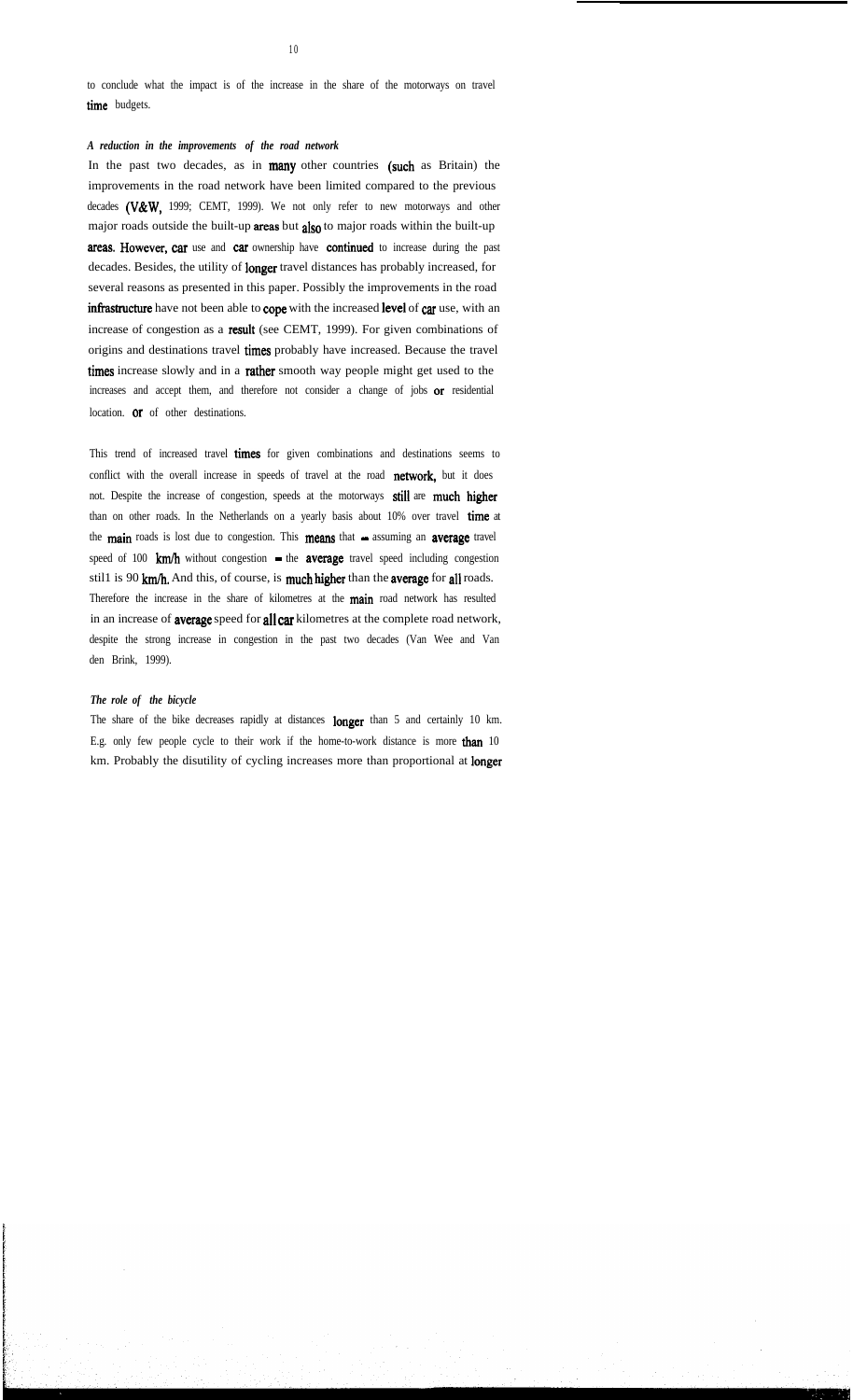distances. This might be explained by physiological factors. Assuming the trend towards bigger distances and the increased leve1 of car ownership more people can reach destinations at further distances by changing their modal choice from the bicycle to the car. But once they use the car, the more than proportional disutility after 5 tot 10 kilometres does not exist anymore, or at least to a lesser extent. This is especially true because at **longer car** distances the share of kilometres on the relatively comfortable and safe motorway increases. The overall effect **may** be a lower disutility of longer travel times.

# *The increased leve1 of comfort of cars*

Nowadays cars are much more comfortable than some decades ago. Bennis *et al.* (1991) developed a quality index for cars. Between 1962 and 1990 the index for 'comparable cars' increased by 30%. This increase results in a decrease of the disutility of travel by car. Besides, many people consider travelling by car as more comfortable compared to travelling by public transport or the bicycle. The increased leve1 of car ownership makes comfortable travel by car available for more people. Besides, cars have become much safer, also leading to a decrease of the disutility of travel (see also below). Finally, the reliability of cars has improved, making the use of them more **attractive.** In short, the **better** quality of cars has resulted in a decrease of the disutility of using them.

#### Improved road safety

The risk of getting killed in a road accident has rapidly decreased. Despite the increase in mobility nowadays the number of people killed in road traffic is only one third of the level in the early seventies (CBS, 1995). This is not only caused by the increased safety of cars, as mentioned before, but also by improvements in road infrastructure and health care (including the time an ambulance needs to reach the location of a road accident and to return to a hospital). Safer travel means a lower disutility of it.

## *Zncreasedpossibilities to combine travel with other activities*

Possibilities to combine travel with other activities have increased. E.g. one can work in a train by using a portable computer. And people can make phone calls both in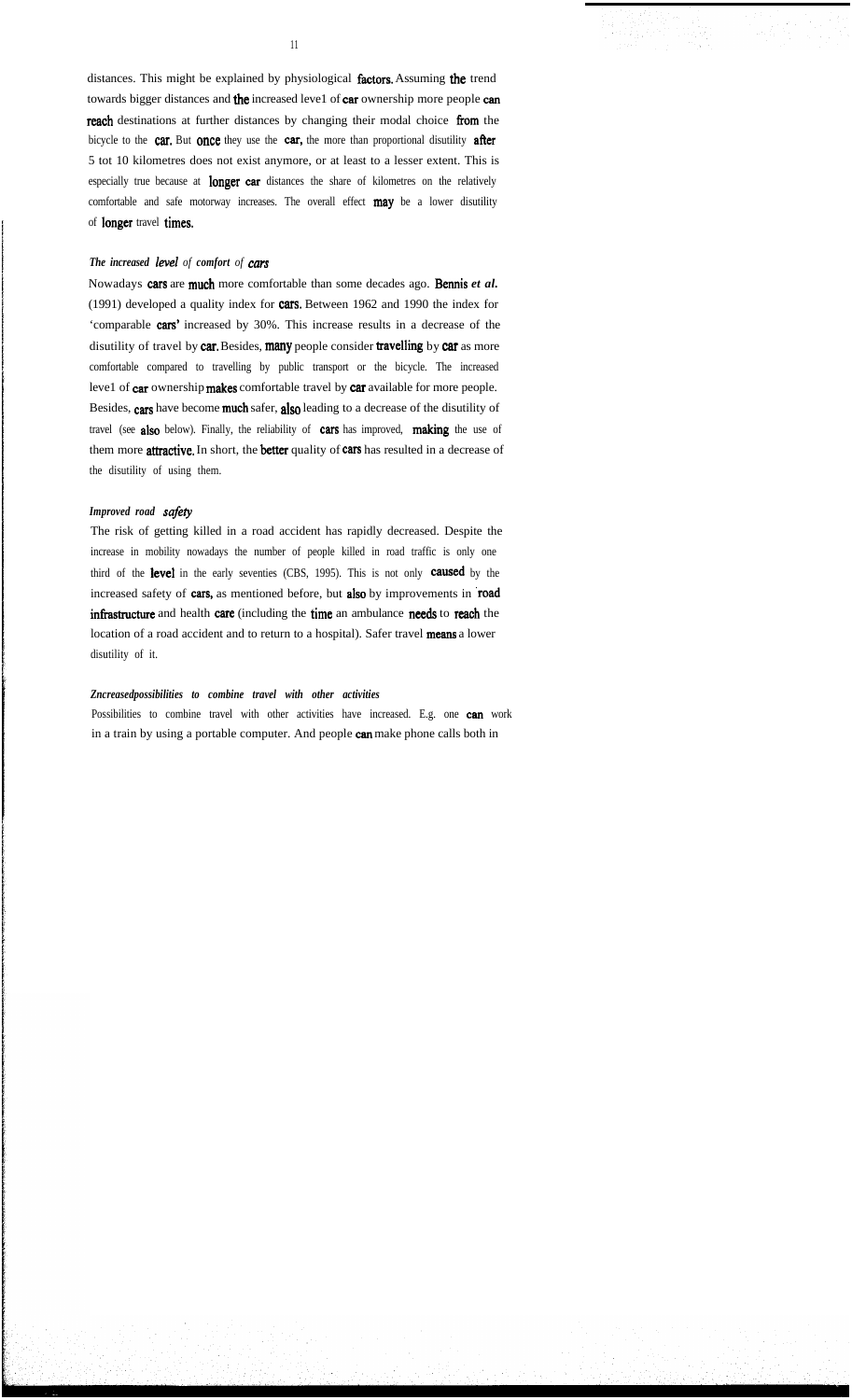trains as well as in cars. The increased possibilities to combine travel with other activities have resulted in a decrease of the disutility of travel time.

## 4.3 **An analysis of changes in costs and utility**

In this section we present a simple model to demonstrate the impact of the changes in costs and utility on average travel time. The model shows the choices of persons under changes in costs and utility of travel on the one hand, and the resulting travel time on the other hand. We assume a person chooses between three modes: walking, the bicycle and the car. We start analysing (changes in) costs. Figure 1 visualises the travel times for trips for each mode.

*Figure 1: travel times per model; a linear relationship between travel distance and travel time*



We firstly assume constant speeds with respect to distance. Because using a car means one has to spend time to waIk fiom home to the car (parking place), get into it and start it, the car is less attractive for very short distances. The same holds for the bicycle, but to a lesser extent. However, in practice travel speeds are not constant. For people walking or cycling the average speed will decrease as distances increase because they need time to rest. For the car average speed will increase, because the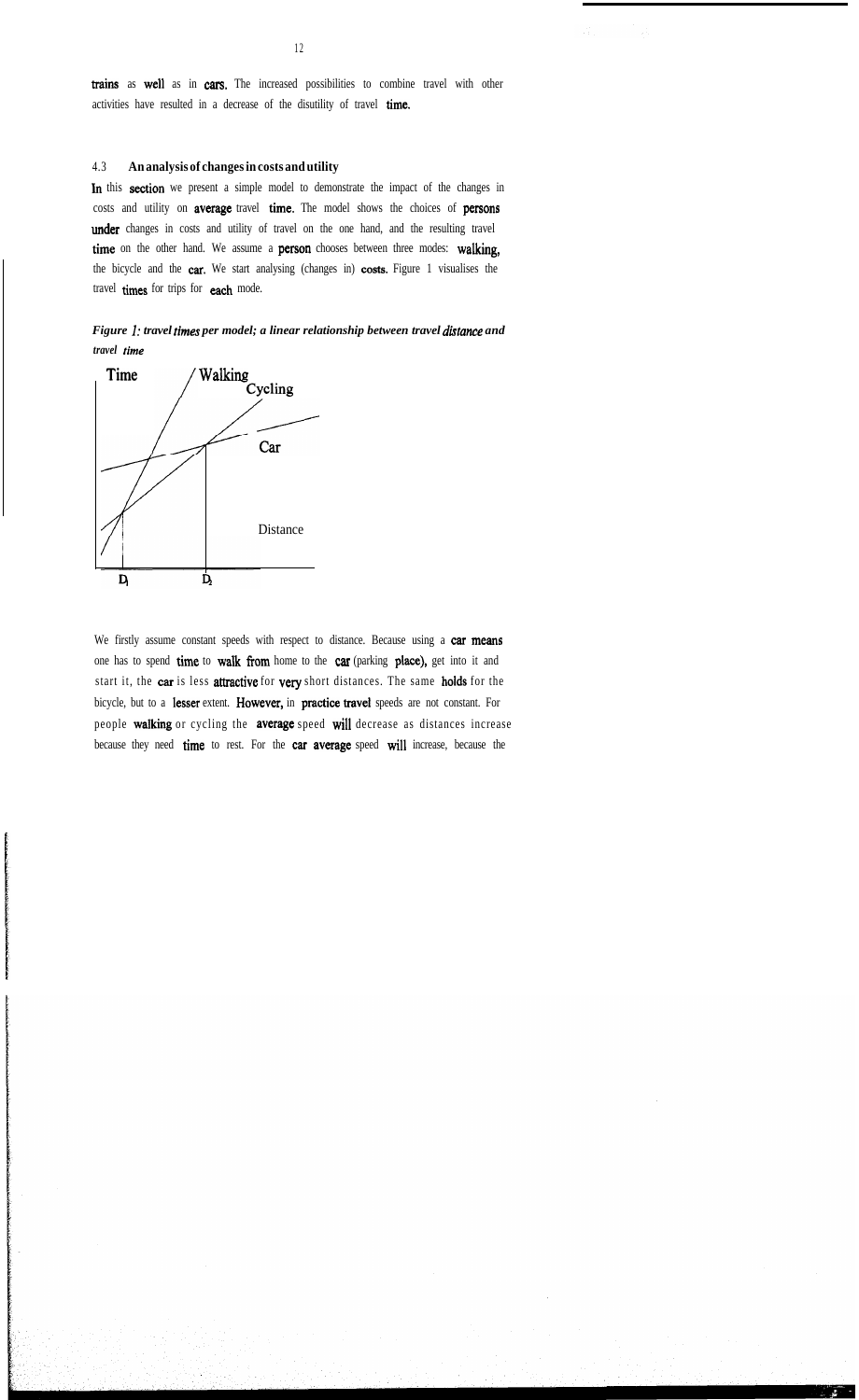share of the motorway increases as distances increase. Note that only with very long trips (after a few hours) a car driver has to rest. In the rest of this article we do not assume resting time for car users. Figure 2 visualises the result.



If the choice of the **person** would only be based on distance the **areas** per mode would be defined by  $D_1$  en  $D_2$ .

Generalised transport costs not only depend on travel time only and the valuation of it. The car is more comfortable compared to the bicycle, especially in case of bad weather, and for longer trips. Many people like cycling for a short period, e.g. 10 minutes, but not for, for example, one hour. Besides, social and physical safety have impact on generalised transport costs as monetary **cost** (hke fuel costs, parking costs and tolls) do. Figure 3 visualises the possible leve1 of generalised transport costs as a function of travel for different travel times. It is clear that the areas for each mode as defined by Et and  $E_2$  will differ from the areas defined by  $D_1$  and  $D_2$  as presented in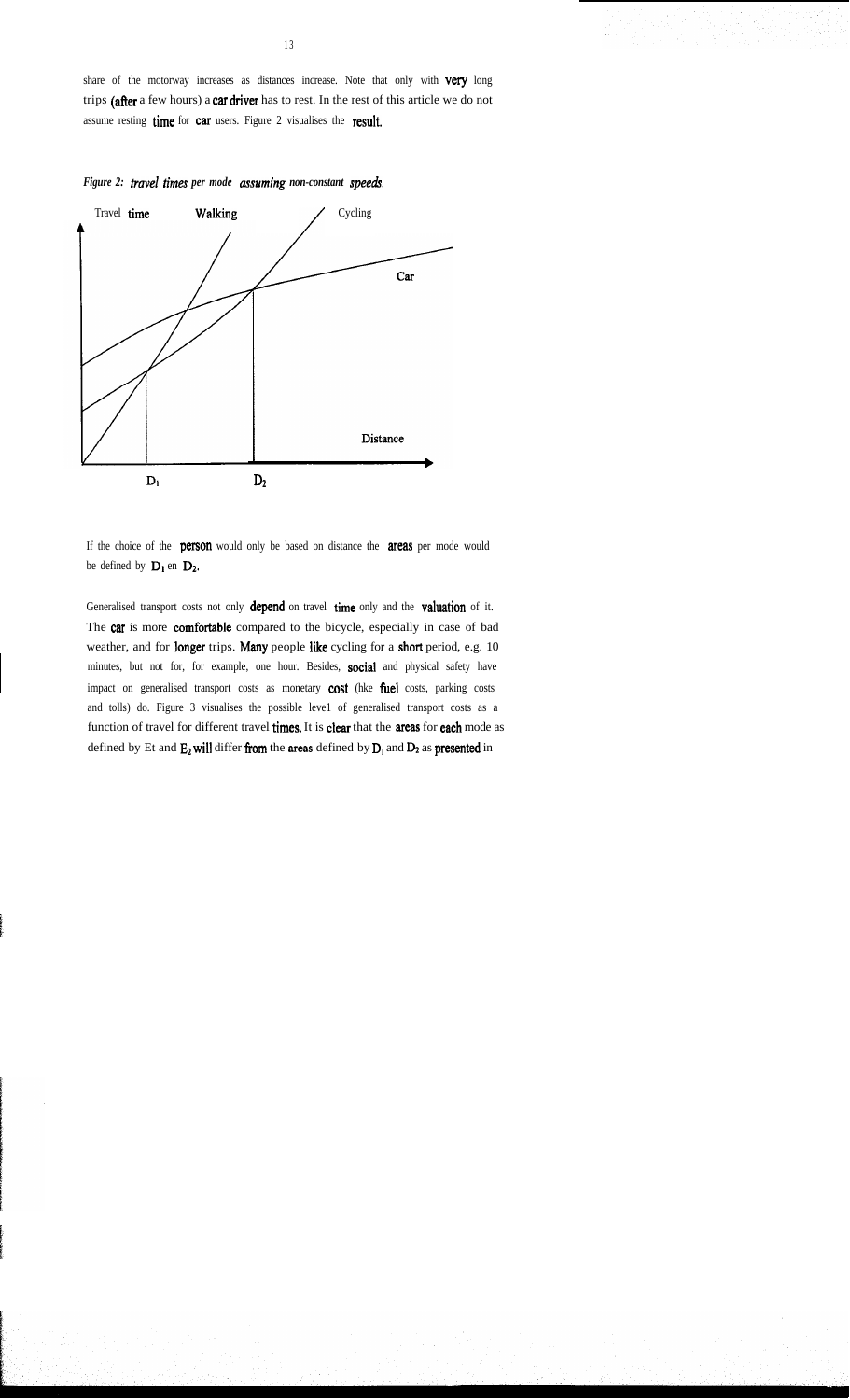Figure 2, the result being that an increase in distance does not necessarily result in an increase in travel time. To illustrate this we assume the shifl from the bicycle to the car. Only based on travel time this shift may occur at a distance of  $-$  for example  $-3$ km. A person who dislikes cycling may switch at 1.5 km, someone who likes cycling only at 5 km. In other words: if the distance increases from 4.5 to 5.5 kilometres the latter person will switch from the bike to the car. Although the distance increases, travel time decreases. This example shows that discontinuities might occur: longer distances can be combined with shorter travel times. The more generalised transport costs are dominated by travel time the lower this effect. Note that this effect only occurs due to a shifi of modes. (We do not consider here a decrease in car travel time due to a change of routes after an increase in distance, e.g. due to choosing the relatively fast motorway for longer trips).



 $W =$  walking

B = bicycle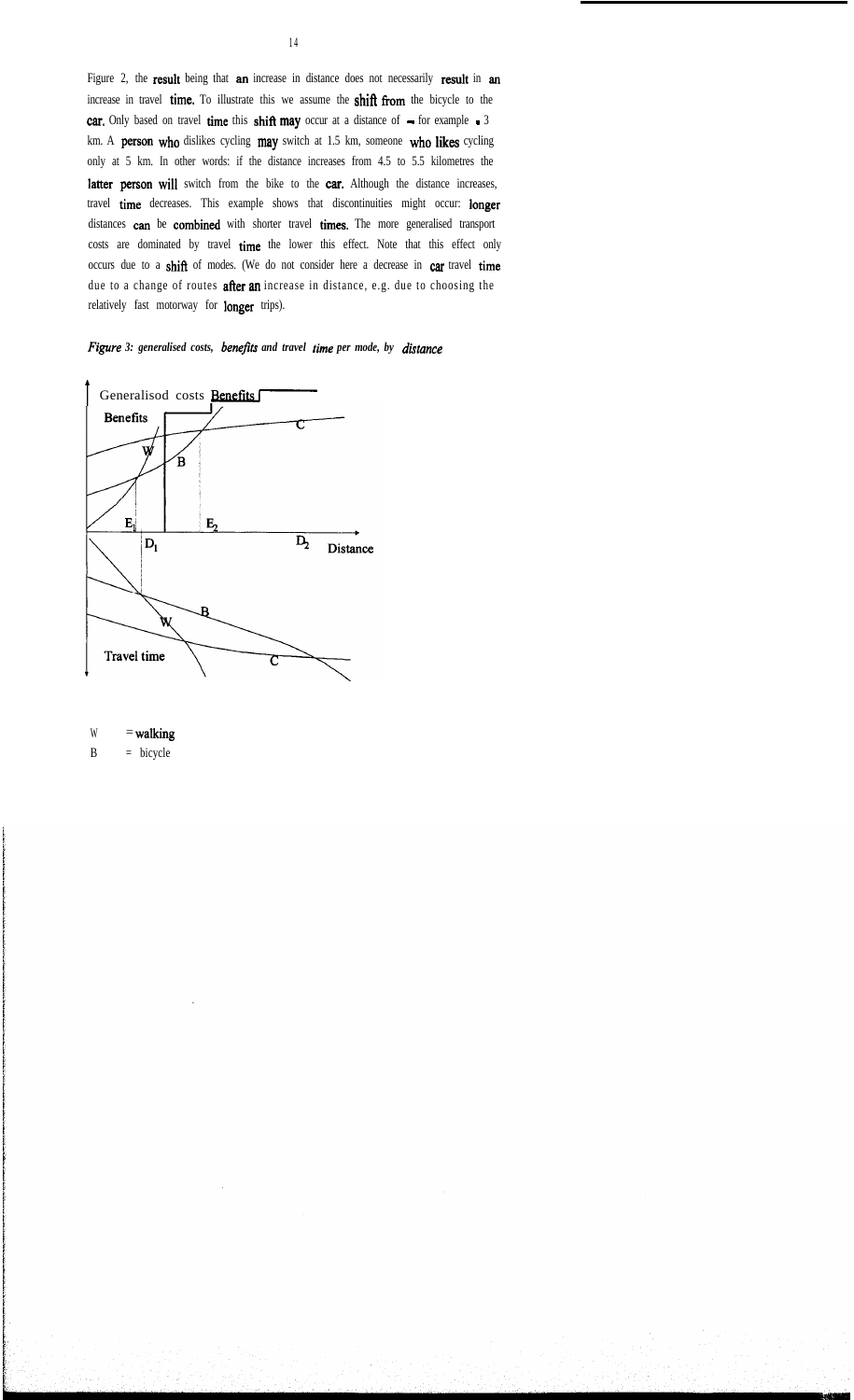#### $C = car$

A change of modes may also result in an increase in travel time. Consider an individual that dislikes cycling. An increase of travel distance fiom 1.4 to 1.6 km results in a shift from the bicycle to the car and to an increase of travel time. The same occurs often if a person shifts from the car to public transport.

1 5

Not only the costs but also the benefits play a role. Let US assume the trip to a shop for daily needs. Consider a person who lives near an average quality shop within cycling distance and there are more remote, high quality shops. The line showing the benefits is the stepped line as presented in Figure 3. Note that shops at bigger distances with lower quality are not relevant and therefore excluded in Figure 3. The curve of benefits can be found by sorting shops by distance and then excluding shops with a lower or equal quality compared to nearer shops. The preferred shop is the one with the biggest difference between costs and benefits. The utility of visiting this shop is expressed as the vertical difference between both the cost and the benefit curve. In the case of Figure 3 it is the shop accessible by bike. It is possible that for al1 possible locations, costs exceed benefits. Then the person wil1 not make the trip. It is clear that the form of the curve of benefits depends on specific circumstances: the location of the household and the locations of services in its surroundings. Nevertheless, the model can be used in qualitative terms to demonstrate the effects of changes in benefits and costs on travel times. We now can link the possible explanations for increased travel times as presented in sections 4.1 and 4.2 to the model. We start with the explanations as presented in section 4.1

Spatial trends such as the increases in the scale of services imply that nearby services disappear. The supply curve only becomes positive at longer distances. It is clear that this results in longer trips and (apart from the rare exceptions due to longer travel times after switching modes) to longer travel times. *Specialisafion on the labour market and of the skills of employers* also lead to a decrease of opportunities at shorter distances. The curve of benefits will shift to the right. The same holds for the *segmentation ut the housing market.* The developments with respect to leisure and the trends in **economy** (the transition to services, more outaourcing) result in the same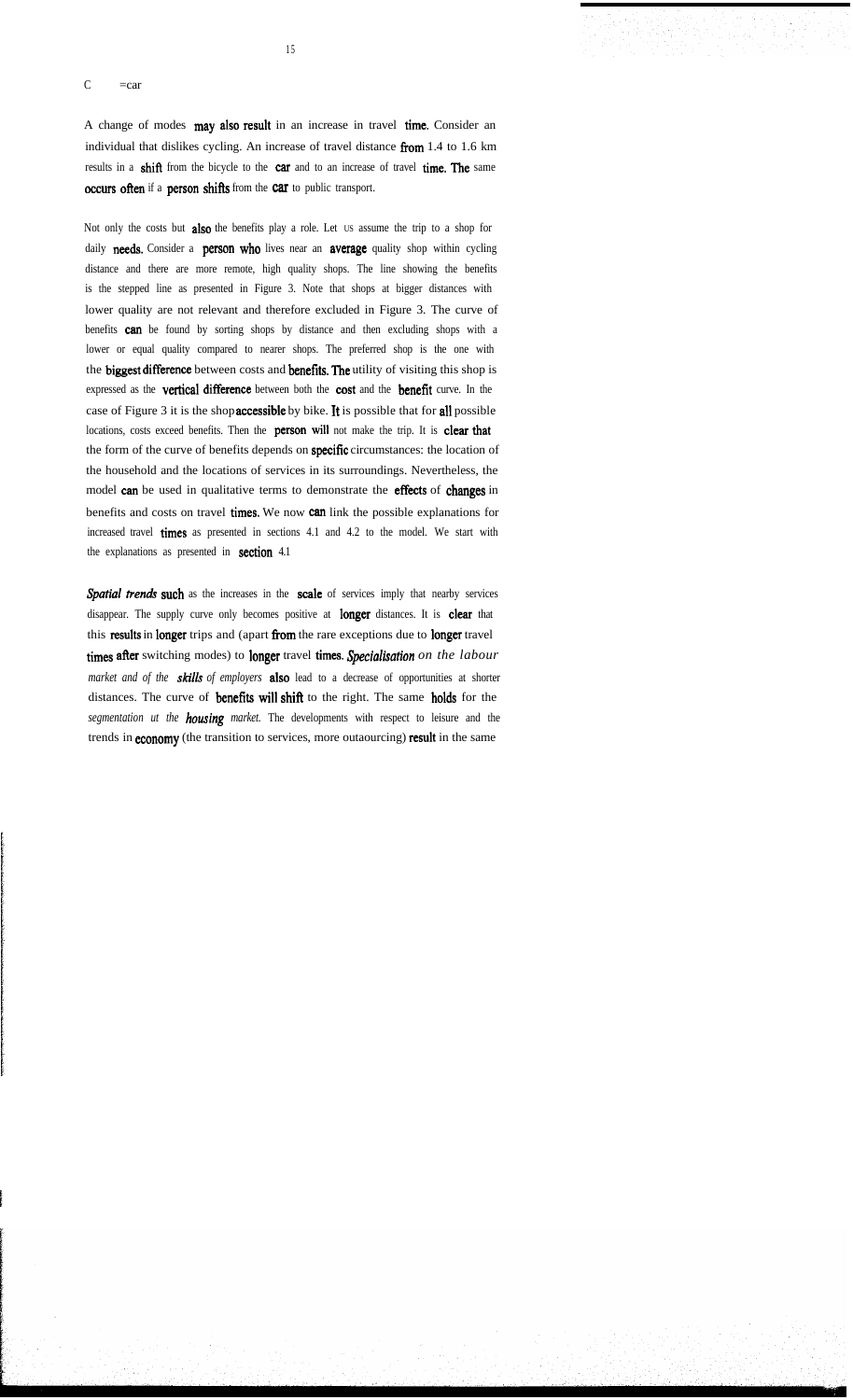pattem: **an** increase in the utility of travel and therefore **an** increase in travel **time**. The increase in travel time due to an increase in travel for the fun of it is evident.

Factors with respect to the costs as presented in section 3.2, the role of the bicycle, the increased comfort leve1 and safety of cars and the increased possibilities to combine travel with other activities, result in lower costs. The reduction in generalised transport costs increases the chance that people wil1 chose more remote opportunities. Besides, trips with higher costs than benefits (for all opporhmities and related distances) will not be made without the reduction in generalised transport cots. But due to the decrease in these costs benefits might exceed the costs, resulting in more trips and therefore more time for travel.

We conclude that the model as presented in Figure 3 offers possibilities to analyse changes in the costs and benefits of trips, and the resulting travel time.

An important trend that **deserves** more attention is **the** increase in incomes. This trend has a complex impact on Figure 3. Firstly, an increase in income results in an increase in car use, making longer trips relatively more attractive. These longer trips do not necessarily result in more travel time because, generally speaking, the car is faster than the bicycle or public transport. On the other hand, people with higher incomes have a higher value of time (Gunn, 2001). On average they also have more expensive cars, resulting in higher monetary costs. Higher incomes therefore result in an upward effect on the cost curve. This upward effect is not the same at all distances. On average the optimal travel distance, and so travel time, will decrease due to the increase of generalised transport costs. On the other hand, benefïts of opportunities will also vary with income. People with higher incomes will be prepared to pay more for the same opporhmities. Therefore not only the cost curve will show an upward trend due to higher incomes, but also the benefit curve. It is difficult to say beforehand what the impact on the optimal travel time and distance wil1 be. For opportunities of which the benefits increase more than generalised transport costs, an increase in travel times will be the result. In the opposite case a decrease will occur. We give an example of the first possibility. Assume the value of time increases proportional with income and monetary costs increase less than proportionally with income. In that case generalised transport costs increase less than proportional with income. If the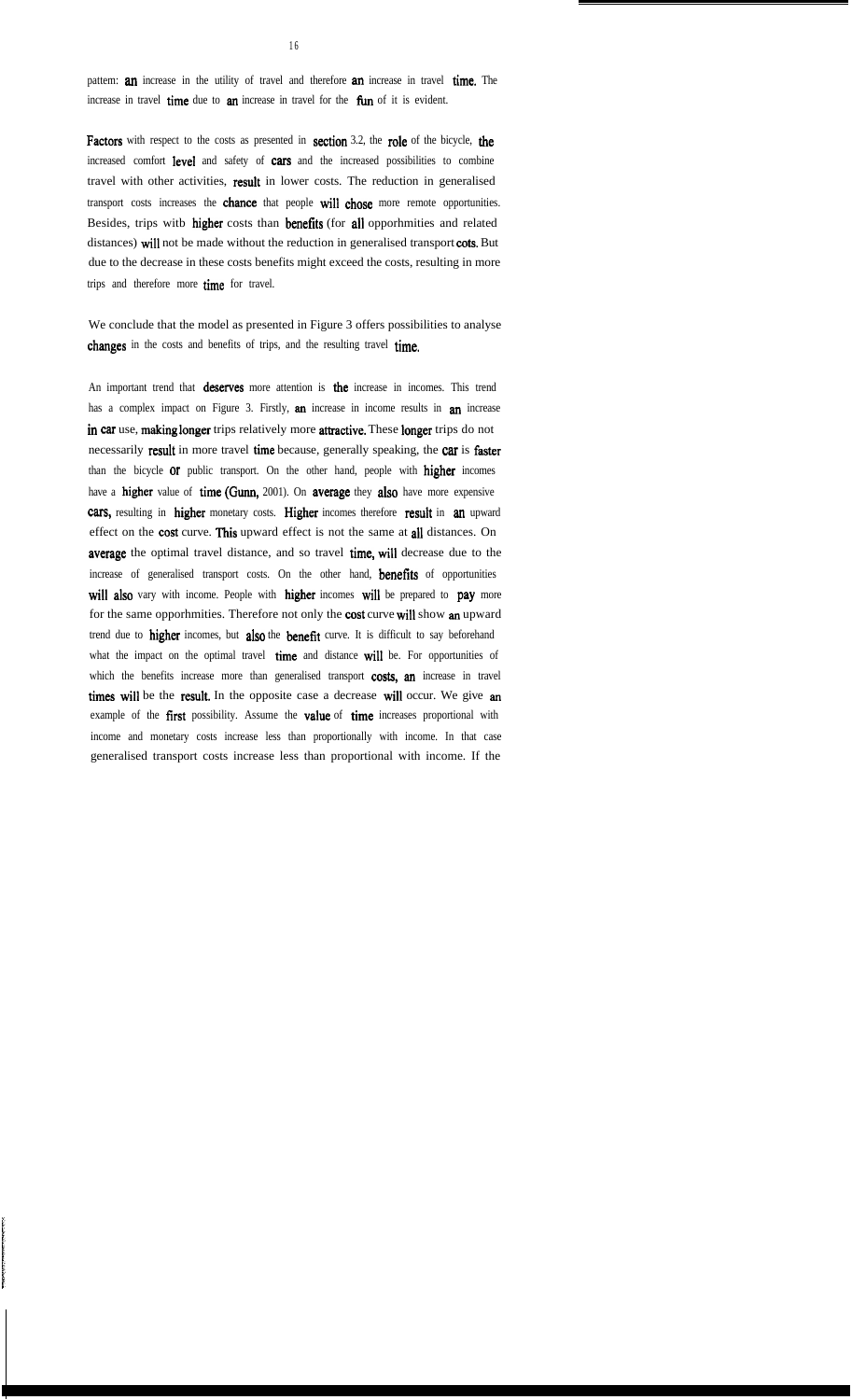preference for variety increases proportionally with income the benefit curve will increase more than the curve of the generalised transport costs. Longer travel distances will result, and very likely also longer travel times. It is also relevant that due to the higher incomes the car gets more comfortable, resulting in a lower value of time. People with higher incomes can therefore decrease the disutility of travel and make the increase in the cost curve less than by shifting to more comfortable cars. We conclude that the effect of an increase in incomes on travel time depends on many factors and can be both positive and negative.

One relevant aspect has been excluded so far. Due to an increase in the utility of travel and the related increase in travel time, time will get more scarce leading to an increase in the value if it. Figure 3 only assumes separate trips without paying attention to impact on the time budget for other activities. The inclusion of relationships between trips wil1 make final changes in travel times less than Figure 3 assumes.

# **4.4 Changes in the population**

# *Changes in the share of 'homogeneous groups of people '*

Average travel time differs between 'homogeneous' groups of people (e.g. with respect to age, income and household situation). Therefore a change in the breakdown of population may lead to an increase in average time spent on travel. Goudappel Coffeng (2001) made a break down of the population with respect to one variable (gender, age, household structure, the number of cars in the household, education, employment situation and urbanisation) using TBO data. The results show that for each disaggregated group the increase in travel time is more or less the same as for the whole population. Theoretically it is possible that a breakdown based on more than one variable gives other results, but this is not very likely. Our first conclusion is that changes in the population with respect to variables such as age and education do not explain the increase in average travel times of the whole Dutch population.

#### *More people combining different tasks*

Another change with respect to population may be relevant: an increase in the proportion of people combining tasks such as taking care of children and working.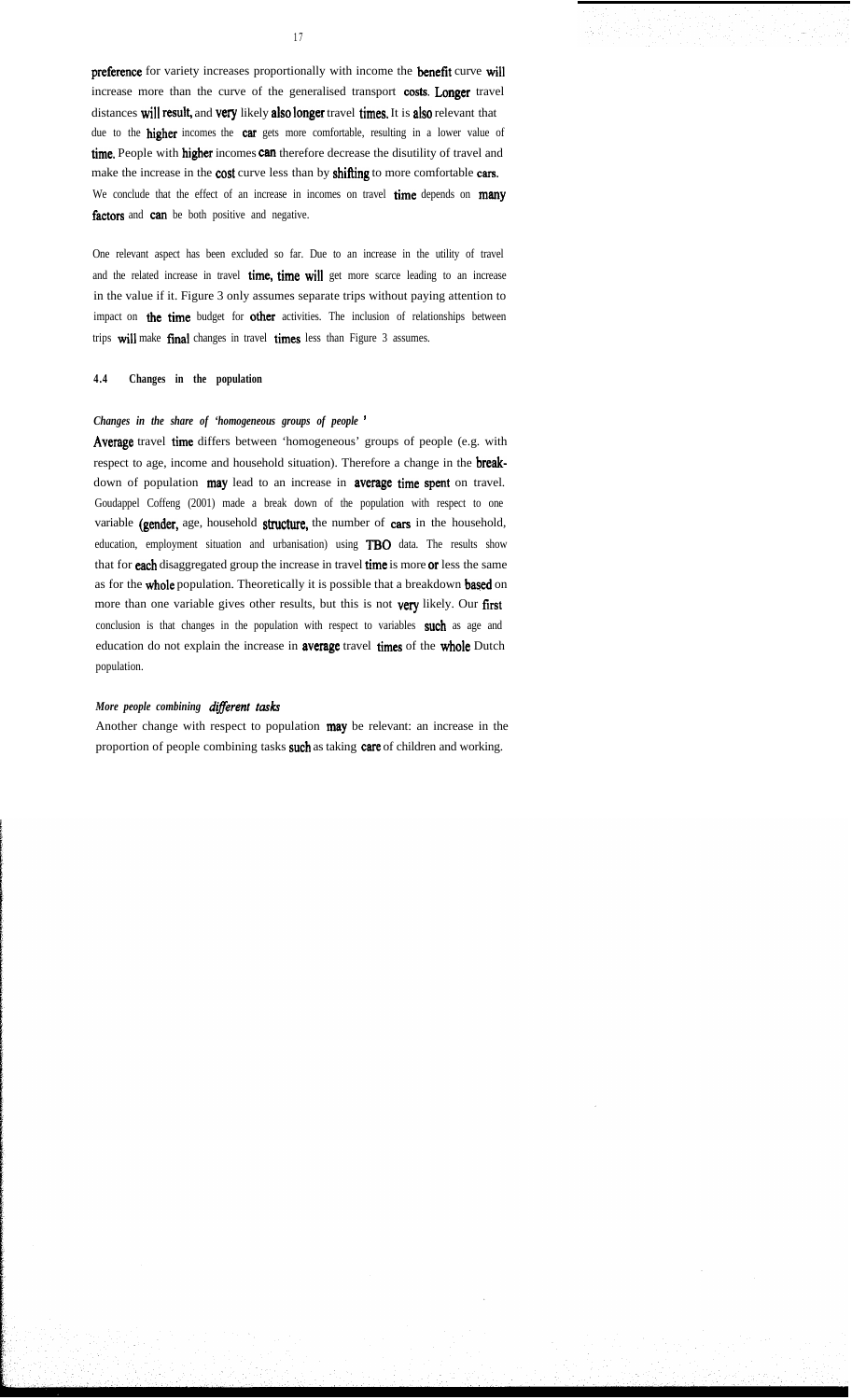E.g. between 1975 and 1995 in the Netherlands the number of working females increased by 80%, whereas the increase in the number of working males was less than 10% (AW, 1997). It is possible that the increase in the share of people combining tasks leads to an increase in **average** travel time. However, research by Batenburg and Knulst (1993) shows that this increase did not significantly **contribute** to the increase of average travel time.

#### *A decrease in household size*

Since the sixties the average household size decreased. This decrease may lead to an increase in mobility because per person the time needed for household related tasks, such as shopping, increases (Batenburg and Knulst, 1993).

# *5 .* **Discussion and suggestions for further research**

The above explorations suggest that the possible increase in travel time mainly is the result of the increased utility of longer trips (longer expressed in travel time) and changes in the transport system. Changes in the population probably hardly play a role. We suggest that in the past decades benefits of longer trips have increased and costs of travel have decreased, the result being an increase in average travel time of the Dutch population. The reduction in travel costs might explain why empirical research shows a decrease in the value of time in the Netherlands in the past decade, despite the increase in incomes (Gunn, 2001).

We suggest future research into travel time budgets with respect to next subjects:

- 1. Research into the subjects as discussed in this article. Important aspects may be:
- Spatial trends
- Specialisation on the labour market
- <sup>l</sup> The reduction in the speed of improvements in the road network
- The increase of comfort and safety level of cars
- <sup>l</sup> The increase in possibilities to combine travel with other activities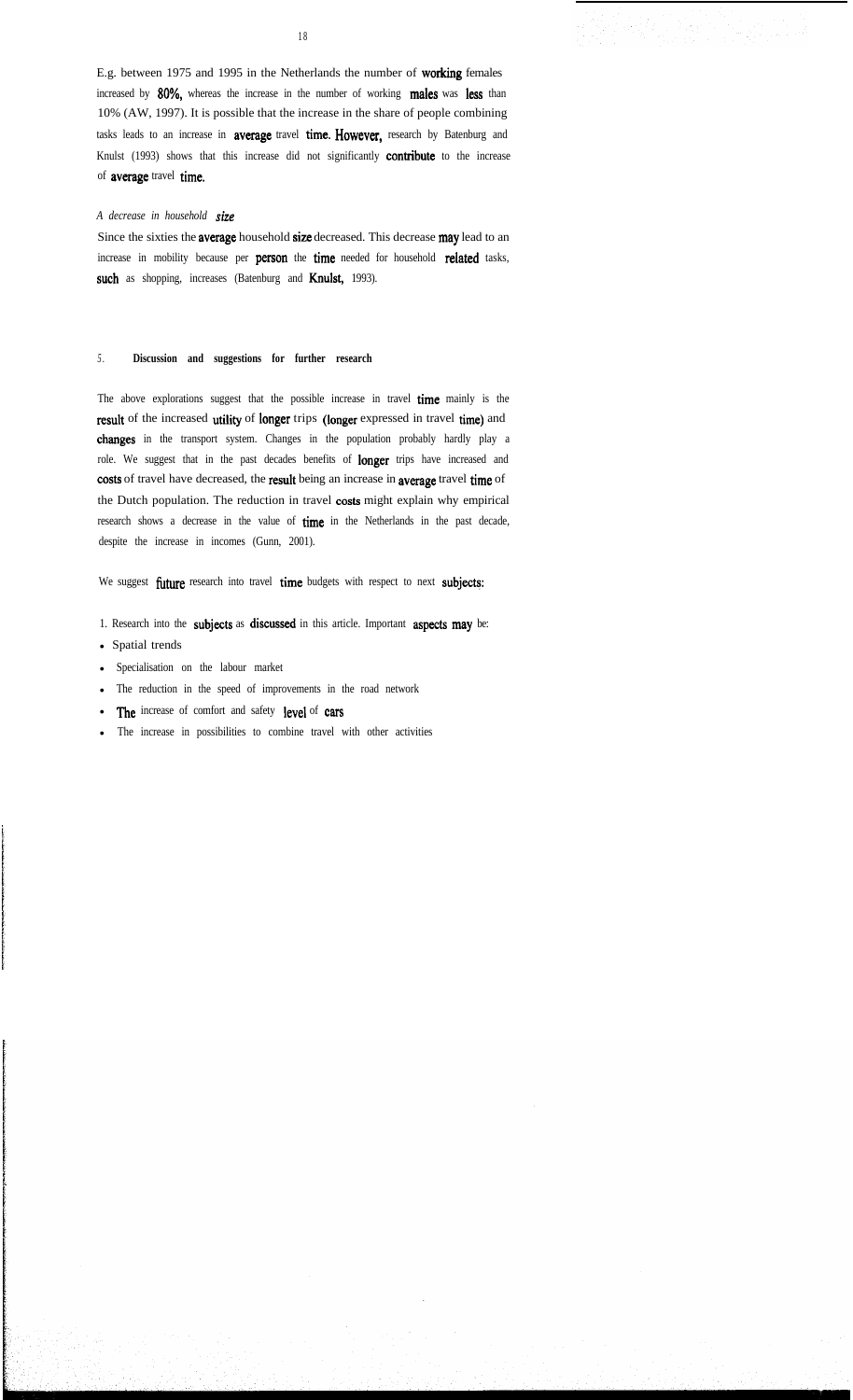• The increase in the share of motorways in travel **time** and kilometres

2. Research into 'utility based' indicators for accessibility (see, for example Geurs and Ritsema van Eck, 2001). These indicators explicitly pay attention to the utility of travel for a person. They assume decreasing marginal utility of additional opportunities. E.g. the expected difference between one and two supermarkets within a walking distance of two minutes is bigger than the expected differente between 5 and 6 supermarkets at this distance. Using these indicators it is possible to find out if changes in the land-use and the transport system, and in the population or the preferences of the population wil1 result in changes in the choice of opporhmities, travel distances and travel times.

3 . Panel data research focusing on the question if people get used to slowly increasing travel times between given combinations of origins and destinations. Results from psychology, assuming that people are less sensitive for gradual but steady changes than for discontinue changes that are equally large, can be used. Another subject for panel data research may be changes in the lifestyles leading to an increased utility of visiting unique places, where a person has not been before.

4 . Research into the effect of the increase of ICT use on travel behaviour, both with respect tot travel time as well as with respect to changes in activity pattems.

5 . Historica1 research into travel behaviour in the past century and the impact of the factors as described in this article on it. Along similar lines cross country studies will shed light on the present theme.

Acknowledgement.

The authors thank Cees van Goeverden for processing and providing the OVG data.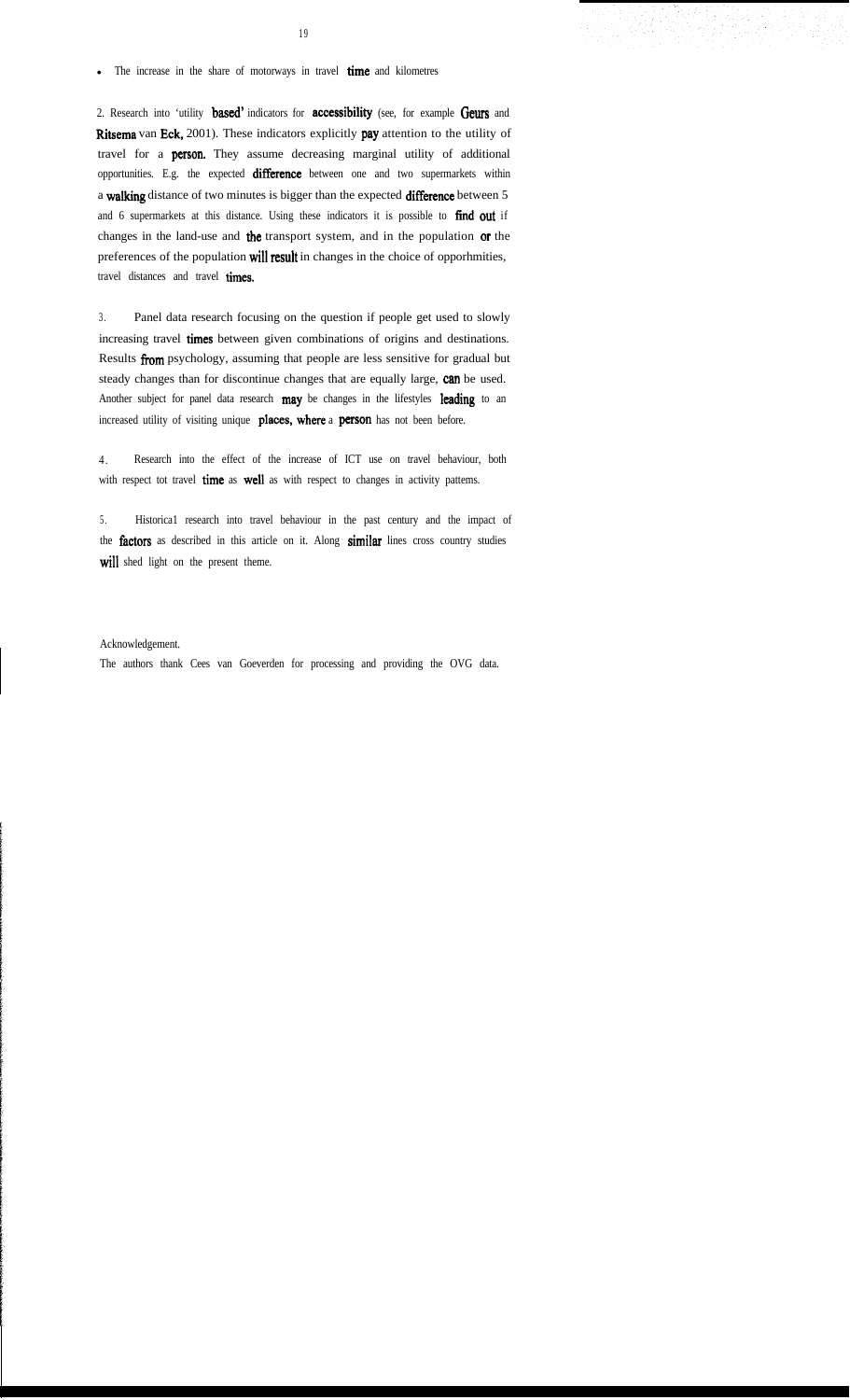- AW (1997) 7 trends. Mobility in changing Holland *(7 trends. Mobiliteit in veranderend Nederland).* Rotterdam: Adviesdienst Verkeer en Vervoer
- Batenburg, R.S., W.P. Knulst (1993) Socio-cultural motivation (Sociaal *culturele beweegredenen),* Den Haag: Social and Cultural Planning Bureau SCP
- Bennis, M.J., P. Hopstaken, F.M. Roest (1991) A comparison of the costs of the car and public *transport,* 1962-1990 *(De kosten van de auto en het openbaar* vervoer **vergeleken,** 1962-1990). Den Haag: Projectbureau Integrale Verkeersen Vervoersstudies
- Bhat, C. and F.S. Koppelman, Activity-based modeling of travel demand, in; R.W. Hall (ed.) Handbook of Transportation Science, Kluwer, Dordrecht, pp. 35-62.
- CBS (1995) 95 years of statistics (95 jaren statistiek in tijdreeksen), Voorburg/Heerlen: Centraal Bureau voor de Statistiek
- CBS (various years) De mobilitiet van de Nederlandse bevolking (onderzoek verplaatsingsgedrag) Voorburg/Heerlen.
- CBS (2001), www.cbs.nl, statline (database with statistics)
- CEMT (1999) Round Table 110, Traffic Congestion in Europe Paris: European Conference of Ministers of Transport
- Dijst, M. (1995) The elliptical life. Action space as an integral measure for access and mobility - model development with two earner households with children in Houten and Utrecht as *an* example *(Het elliptisch leven; actieruimte als integrale maat voor bereik en mobiliteit - modelontwikkeling met als voorbeeld tweeverdieners met kinderen in Houten* en *Utrecht*), Utrecht / Delft: Koninklijk Nederlands Aardrijkskundig Genootschap/Faculteit Bouwkunde Technische Universiteit Delft
- Gems, K.T., J. Ritsema *van* Eek (2001) *Activity-based accessibitity meusures: review und upplicution.* RIVM report 778002001, Bilthoven: National Institute of Public Health and tbe Environment
- Goeverden, K. van (1999) Tbe relevance of constant travel time budgets (De *betekenis van de wet van brever).* In: Colloquium Vervoersplanologisch Speurwerk 1999, Delft: CVS
- Goudappel Coffeng (2001) Motives for movement: virtual mobility and travel time budgets. Part 2: verification of constant travel time budgets *('Beweeg'redenen*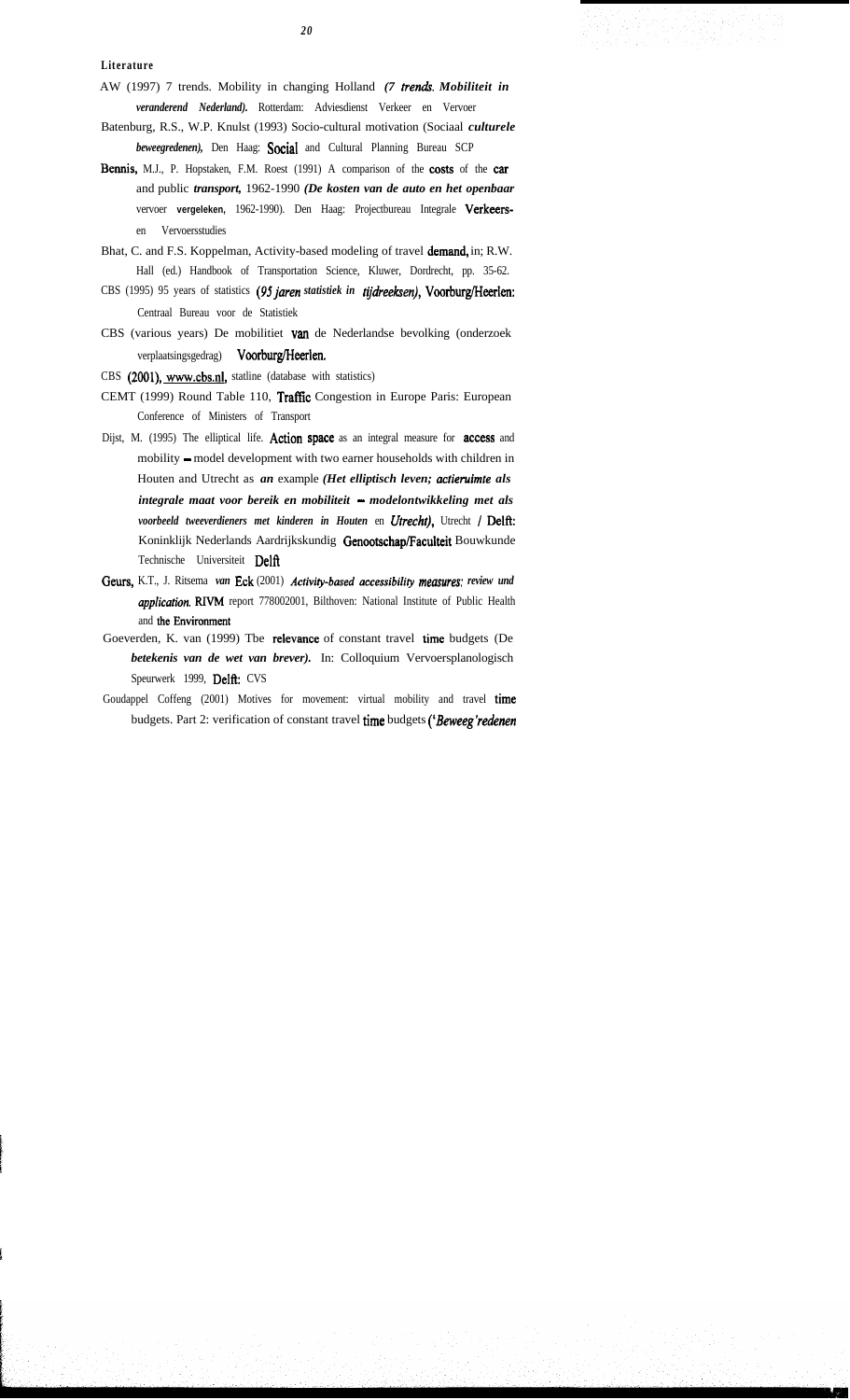*van mensen: virtuele mobiliteit en de BREVER-wet. Deel 2: toets van de wetmatigheid),* Deventer: Goudappel Coffeng

- Gunn, H. (2001) Spatial and temporal transferability of relationships between travel demand, trip cost and travel time, *Transportation Research E*, 37 pp. 163-189
- Hupkes, G. (1977) Accellerating or decellerating. Scenarios for our future transport system *(Gasgeven of afremmen. Toekomstscenario 's voor ons vervoerssysteem),* Deventer: Kluwer
- Koornstra, M.J. (1998) *The Dutch policy for sustainable road safety,* Contribution to the Conference of the Advanced Studies Institute Transport, Enviromnent and Traffíc Safety, April 5-9 1994, D-98-7, Leidschendam: Stichting Wetenschappelijk Onderzoek Verkeersveiligheid
- *Kraan, M.* (1996) *Time to travel? A model for the allocation of time and money.* Enschede: University of Twente, The Netherlands
- Mokhtarian, P., 1. Salomon (1999) Travel for the tûn of it, *Access,* no 15, pp. 20-3 1
- Muconsult (1997) Research on time consumption 1995, Trends in time consumption and mobility between 1975 and 1995, synthesis report *(Tijdsbestedingsondenoek 1995, Ontwikkelingen in Tijdsbestedingen mobiliteit tussen 1975 en 1995, syntheserapport),* Amersfoort: Muconsult

Muconsult (2001) Travel time budgets *(Reisbudgetten),* Amersfoort: Muconsult

- Peters, P., R. de Wilde, B. Clement, P. Peeters (2001) A constant on the move? Travel time, virtual mobility and constant travel time budgets *(Een constante in beweging? Reistijd, virtuele mobiliteit en de BREVER-wet),* Maastricht I Ede: Universiteit Maastricht, Faculteit der Cultuurwetenschappen / Peeters advies
- Rietveld, P. (1999) Speed and accessibility. Speed reductions between fact and fiction *(Snelheid en bereikbaarheid; snelheidsverlaging tussen feit en fictie),* Amsterdam: KNAW
- Rietveld. P. (2002) On rounding of departure and arrival times in transport surveys, *Journal of Transportation Statistics* (forthcoming)
- Rietveld, P. and S. van Woudenberg (2002)  $O_n$  the utility of travelling, Department of Economics, Vrije Universiteit, Amsterdam
- Schafer, A., D. Victor (1997) The Past and Future of Global Mobility, *Scientifc American, 227. no.4, October 1997, pp. 36-39*
- SCP (Sociaal Cultureel Planbureau) (1996) Sociaal cultureel rapport, The Hague.